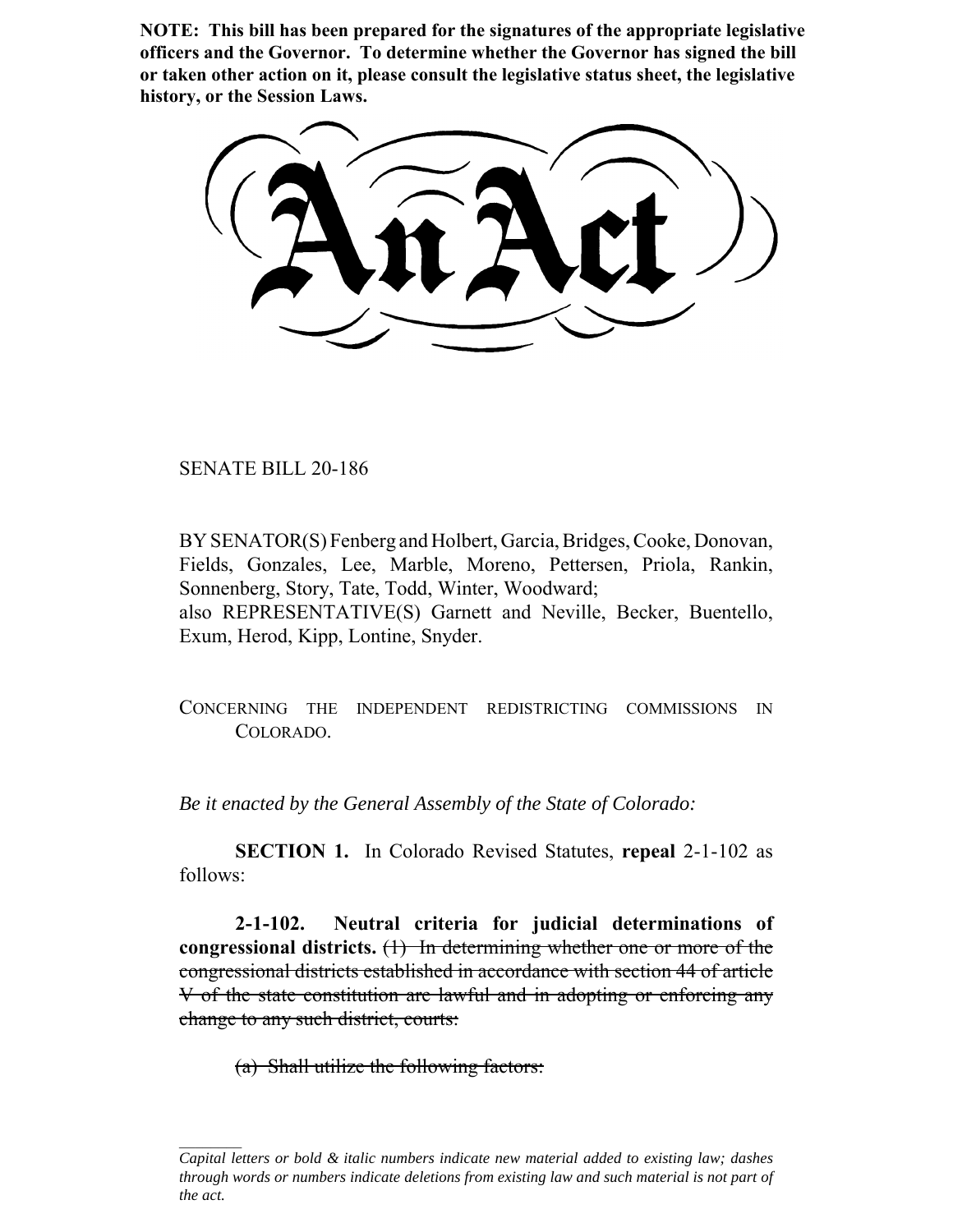(I) A good faith effort to achieve precise mathematical population equality between districts, justifying each variance, no matter how small, as required by the constitution of the United States. Each district shall consist of contiguous whole general election precincts. Districts shall not overlap.

(II) Compliance with the federal "Voting Rights Act of 1965", in particular 42 U.S.C. sec. 1973; and

(b) May, without weight to any factor, utilize factors including but not limited to:

(I) The preservation of political subdivisions such as counties, cities, and towns. When county, city, or town boundaries are changed, adjustments, if any, in districts shall be as prescribed by law.

(II) The preservation of communities of interest, including ethnic, cultural, economic, trade area, geographic, and demographic factors;

(III) The compactness of each congressional district; and

(IV) The minimization of disruption of prior district lines.

**SECTION 2.** In Colorado Revised Statutes, **add** 2-1-101.5, 2-1-103, 2-1-104, 2-1-105, 2-1-106, 2-1-107, 2-1-108, and 2-1-109 as follows:

**2-1-101.5. Definitions.** AS USED IN THIS ARTICLE 1, UNLESS THE CONTEXT OTHERWISE REQUIRES:

(1) "CONGRESSIONAL COMMISSION" MEANS THE INDEPENDENT CONGRESSIONAL REDISTRICTING COMMISSION CREATED PURSUANT TO SECTION 44 OF ARTICLE V OF THE STATE CONSTITUTION.

(2) "MAJOR POLITICAL PARTY" MEANS ONE OF THE TWO LARGEST POLITICAL PARTIES AS DETERMINED BY THE NUMBER OF REGISTERED ELECTORS WITH EACH POLITICAL PARTY ACCORDING TO VOTER REGISTRATION DATA PUBLISHED BY THE SECRETARY OF STATE FOR THE EARLIEST DAY IN JANUARY OF THE YEAR IN WHICH MEMBERS OF THE CONGRESSIONAL COMMISSION ARE APPOINTED.

PAGE 2-SENATE BILL 20-186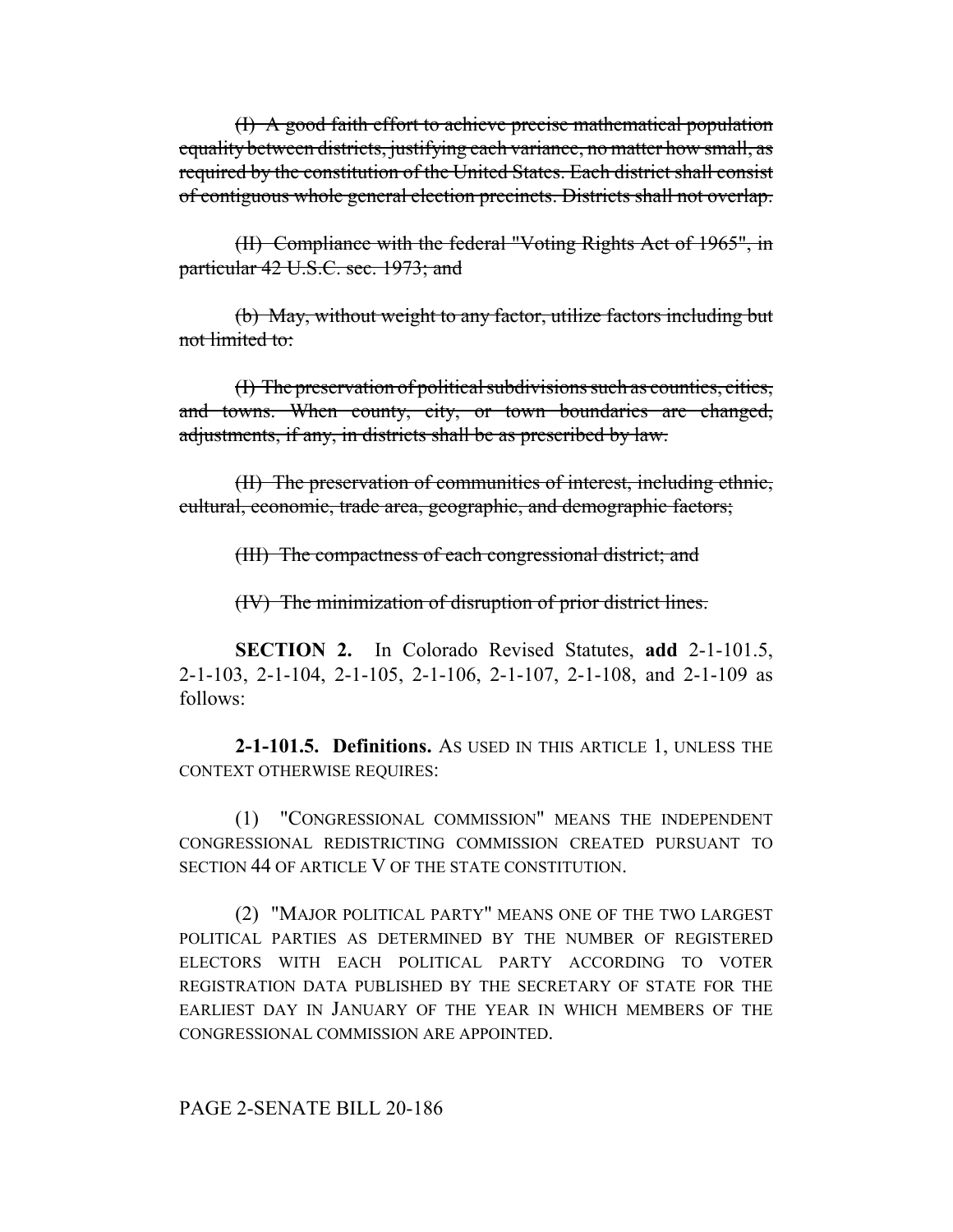(3) "VOTING RIGHTS ACT OF 1965" MEANS THE FEDERAL STATUTE, CODIFIED AT 52 U.S.C. SEC. 10301 ET SEQ., AS REFERRED TO IN THE BALLOT MEASURE ADOPTED BY VOTERS IN 2018 TO ADD SECTION 48.1 (1)(b) TO ARTICLE V OF THE STATE CONSTITUTION.

**2-1-103. Citation for federal "Voting Rights Act of 1965" legislative declaration.** (1) THE VOTERS OF COLORADO CONSIDERED AND OVERWHELMINGLY APPROVED LEGISLATIVELY REFERRED MEASURES AT THE 2018 GENERAL ELECTION TO ESTABLISH BALANCED COMMISSIONS TO SET DISTRICT LINES FOR BOTH THE UNITED STATES HOUSE OF REPRESENTATIVES AND THE COLORADO GENERAL ASSEMBLY.

(2) THE VOTERS WERE AWARE THAT AMONG THE PROTECTIONS PROVIDED BY THESE REFERRED MEASURES WAS THE INCORPORATION OF THE PROTECTIONS PROVIDED BY FEDERAL LAW INCLUDING THE "VOTING RIGHTS ACT OF 1965", AS AMENDED.

(3) BECAUSE OF A MISPRINT IN THE MEASURES REFERRING THESE CONSTITUTIONAL AMENDMENTS TO THE VOTERS, THE FEDERAL STATUTE WAS CORRECTLY CITED AS "THE FEDERAL 'VOTING RIGHTS ACT OF 1965'" BUT INCORRECTLY CITED AS "52 U.S.C. SEC. 50301, AS AMENDED" WHEN THE PROPER CITATION IS "52 U.S.C. SEC. 10301 ET SEQ., AS AMENDED."

(4) THE GENERAL ASSEMBLY FINDS AND DECLARES THAT VOTER INTENT WAS CLEAR AND SHOULD NOT BE FRUSTRATED BY A CLERICAL ERROR IN REFERRING TO A FEDERAL LAW THAT HAS LONG BEEN APPLIED BY FEDERAL COURTS AND THE COLORADO COURTS IN THE REDISTRICTING CONTEXT AND WAS INTENDED TO BE APPLIED BASED ON THE MEASURES' CONTEXT AND LEGISLATIVE ANALYSES PROVIDED TO VOTER HOUSEHOLDS IN ADVANCE OF THE 2018 GENERAL ELECTION.

**2-1-104. Precinct boundaries.** (1) (a) PURSUANT TO THE PROVISIONS OF SECTIONS 1-5-101 AND 1-5-102, THE CLERK AND RECORDER OF EACH COUNTY, SUBJECT TO THE APPROVAL OF ITS BOARD OF COUNTY COMMISSIONERS, SHALL REDRAW THE GENERAL ELECTION PRECINCTS IN SUCH COUNTY TO ENSURE THAT NO GENERAL ELECTION PRECINCT IS CONTAINED WITHIN MORE THAN ONE STATE REPRESENTATIVE, STATE SENATORIAL, OR CONGRESSIONAL DISTRICT.

(b) NOT MORE THAN ONE WEEK AFTER SUCH APPROVAL OF PRECINCT

## PAGE 3-SENATE BILL 20-186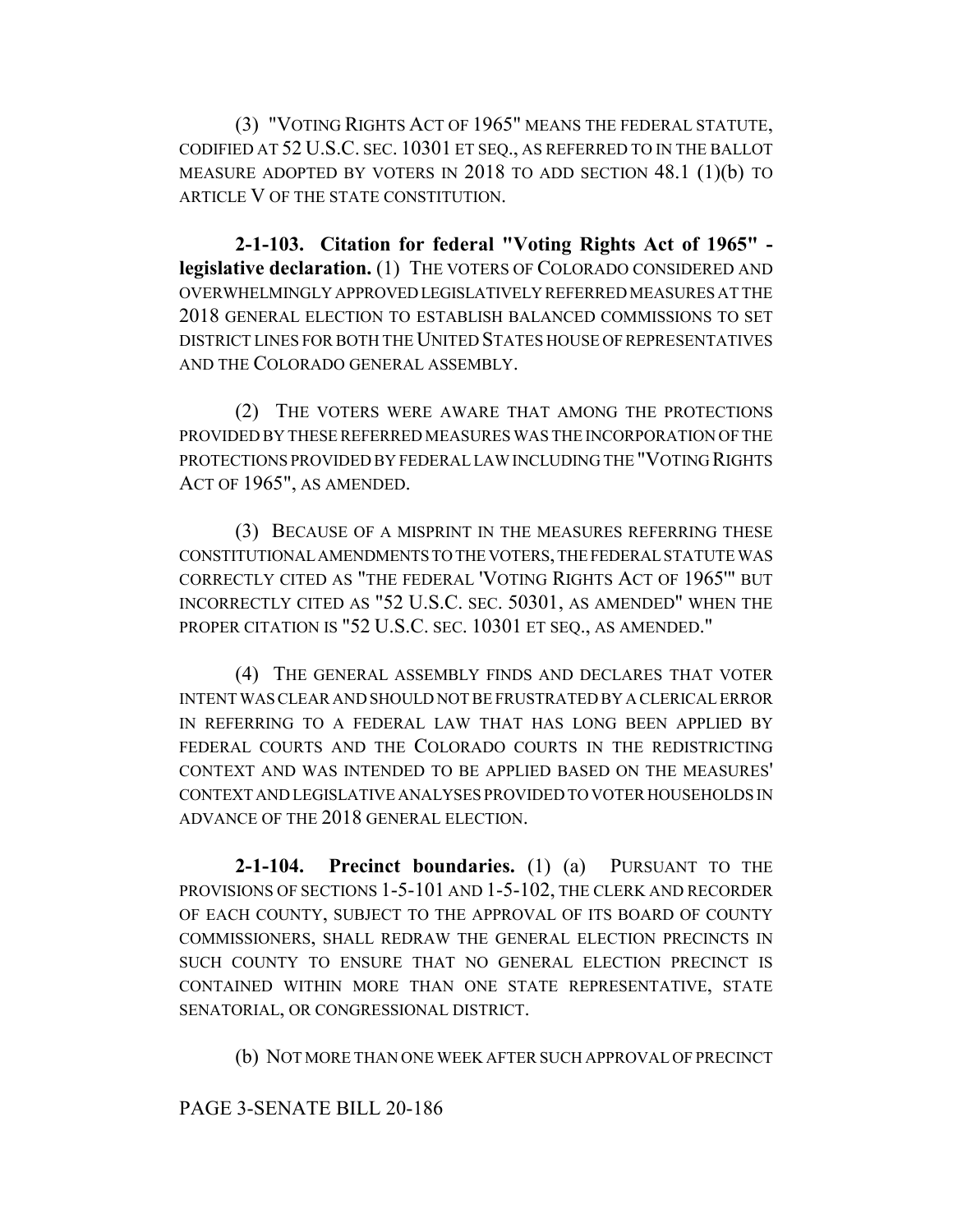BOUNDARIES AND IN ACCORDANCE WITH SECTIONS 1-5-101 AND 1-5-102, THE BOARD OF COUNTY COMMISSIONERS SHALL FILE WITH THE SECRETARY OF STATE A COPY OF THE COUNTY PRECINCT BOUNDARY MAP SHOWING THEREON THE REVISED AND REESTABLISHED GENERAL ELECTION PRECINCT BOUNDARIES AND THE BOUNDARIES OF ANY LEGISLATIVE OR CONGRESSIONAL DISTRICT, IF SAID COUNTY IS DIVIDED INTO TWO OR MORE STATE REPRESENTATIVE, STATE SENATORIAL, OR CONGRESSIONAL DISTRICTS.

(2) THE BOARD OF COUNTY COMMISSIONERS SHALL NOTIFY THE COUNTY CHAIR OF EACH OF THE TWO MAJOR POLITICAL PARTIES OF ANY GENERAL ELECTION PRECINCT BOUNDARIES REVISED AND REESTABLISHED IN ACCORDANCE WITH THE PROVISIONS OF THIS SECTION WITHIN FIVE DAYS AFTER THE ESTABLISHMENT OF PRECINCT BOUNDARIES IN ACCORDANCE WITH THE PROVISIONS OF THIS SECTION.

**2-1-105. Maps of legislative districts.** (1) AT THE TIME OF SUBMISSION OF A FINAL CONGRESSIONAL PLAN TO THE COLORADO SUPREME COURT FOR ITS REVIEW AND DETERMINATION IN ACCORDANCE WITH SECTION 44.5 OF ARTICLE V OF THE STATE CONSTITUTION, THE CONGRESSIONAL COMMISSION SHALL PROVIDE THE SUPREME COURT WITH A COPY OF ALL MAPS SHOWING THE DIVISION OF THE STATE INTO LEGISLATIVE DISTRICTS AND NECESSARY SUPPORTIVE EVIDENCE, PURSUANT TO THE SUPREME COURT RULES ADOPTED FOR SUCH PROCEEDINGS.

(2) AS SOON AS POSSIBLE AFTER APPROVAL OF A FINAL PLAN BY THE COLORADO SUPREME COURT, THE CONGRESSIONAL COMMISSION SHALL PREPARE AND FILE WITH THE SECRETARY OF STATE COPIES OF CENSUS MAPS SHOWING THEREON EACH LEGISLATIVE DISTRICT AND A DESCRIPTION OF EACH DISTRICT IN TERMS OF OFFICIAL CENSUS UNITS. THE CONGRESSIONAL COMMISSION SHALL ALSO FILE WITH THE COUNTY CLERK AND RECORDER IN EACH COUNTY THE NECESSARY MAPS AND DESCRIPTIONS OF EACH LEGISLATIVE DISTRICT LOCATED WITHIN THE BOUNDARIES OF SUCH COUNTY.

**2-1-106. Attachments and detachments.** (1) IF ANY AREA OF THE STATE IS OMITTED FROM THE REDISTRICTING PLAN APPROVED BY THE COLORADO SUPREME COURT, INADVERTENTLY OR BY VIRTUE OF THE COMPLEXITIES OF THE CENSUS MATERIALS USED IN THE DEVELOPMENT OF THE PLAN, THE SECRETARY OF STATE, UPON DISCOVERY OF SUCH OMISSION, SHALL DETERMINE TO WHICH CONGRESSIONAL DISTRICT THE AREA SHOULD BE ASSIGNED AS FOLLOWS:

# PAGE 4-SENATE BILL 20-186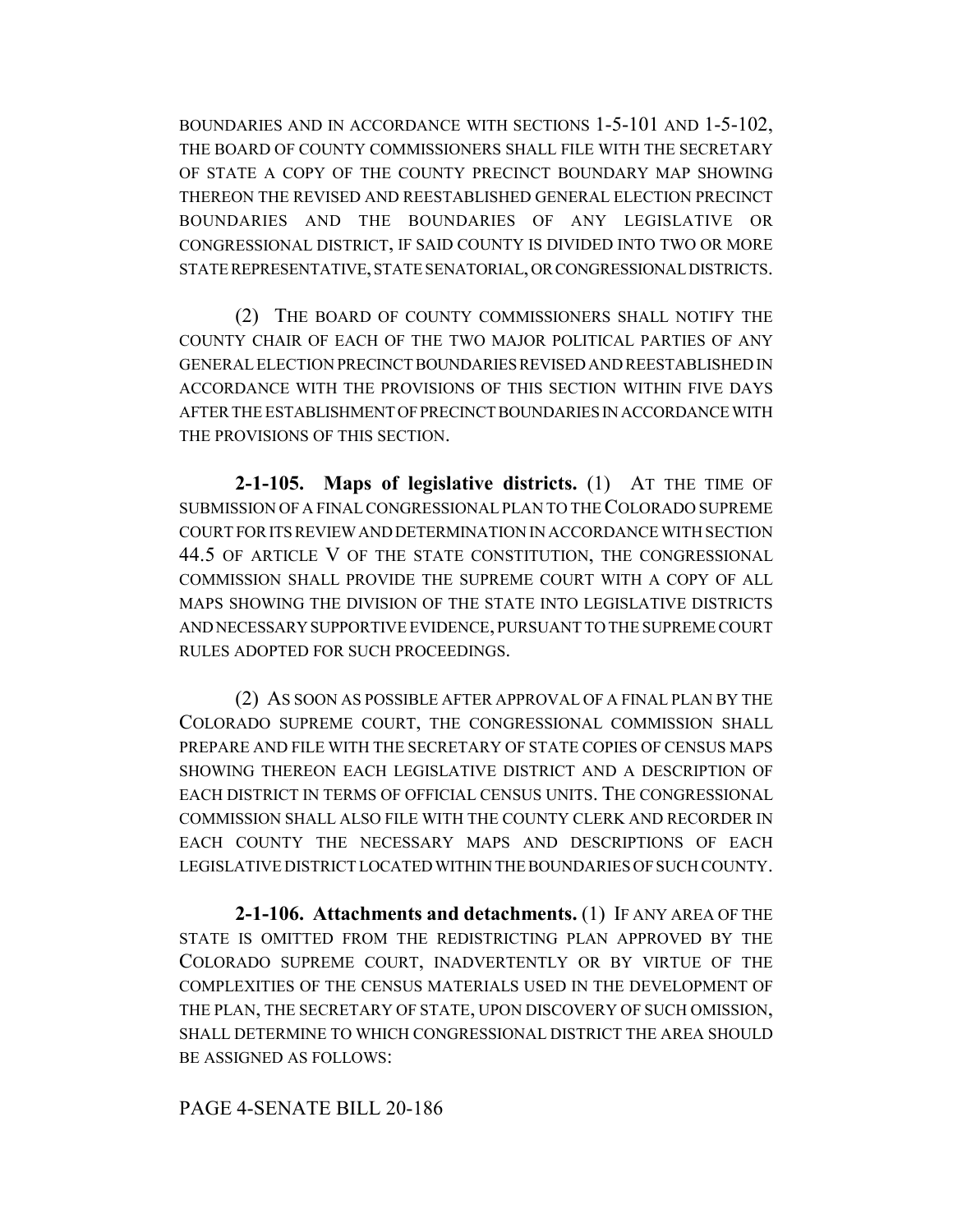(a) IF THE AREA IS SURROUNDED BY A CONGRESSIONAL DISTRICT, THE AREA MUST BE ASSIGNED TO SAID DISTRICT; AND

(b) IF THE AREA IS CONTIGUOUS TO TWO OR MORE CONGRESSIONAL DISTRICTS, THE AREA MUST BE ASSIGNED TO THE DISTRICT THAT HAS THE LEAST POPULATION ACCORDING TO THE LATEST NATIONAL CENSUS.

(2) IF ANY AREA OF THE STATE IS INCLUDED IN TWO OR MORE CONGRESSIONAL DISTRICTS IN THE REDISTRICTING PLAN APPROVED BY THE COLORADO SUPREME COURT, INADVERTENTLY OR BY VIRTUE OF THE COMPLEXITIES OF THE CENSUS MATERIALS USED IN THE DEVELOPMENT OF THE PLAN, THE SECRETARY OF STATE, UPON DISCOVERY OF SUCH INCLUSION, SHALL DETACH SAID AREA FROM THE CONGRESSIONAL DISTRICT OR DISTRICTS HAVING THE LARGEST POPULATION AND SHALL DESIGNATE SUCH AREA AS BEING ASSIGNED TO THE DISTRICT HAVING THE LEAST POPULATION; EXCEPT THAT, IF SUCH AREA IS WHOLLY SURROUNDED BY A CONGRESSIONAL DISTRICT AND INADVERTENTLY IS ALSO INCLUDED IN ANOTHER DISTRICT, THE SECRETARY OF STATE SHALL ASSIGN SUCH AREA TO THE DISTRICT WHOLLY SURROUNDING SUCH AREA, REGARDLESS OF POPULATION.

(3) (a) IF A COUNTY CLERK AND RECORDER DISCOVERS THAT A BORDER BETWEEN TWO CONGRESSIONAL DISTRICTS DIVIDES A RESIDENTIAL PARCEL BETWEEN THE TWO DISTRICTS AND THE CLERK AND RECORDER WISHES TO HAVE THE BORDER MOVED, THE CLERK AND RECORDER SHALL SUBMIT TO THE SECRETARY OF STATE DOCUMENTATION, SATISFACTORY TO THE SECRETARY OF STATE, EVIDENCING SUCH DIVISION. IF THE SECRETARY OF STATE BELIEVES THAT THE BORDER SHOULD BE MOVED, THE SECRETARY OF STATE SHALL PROPOSE MOVING THE BORDER BETWEEN THE TWO DISTRICTS TO A VISIBLE FEATURE NORMALLY RELIED UPON BY THE UNITED STATES CENSUS BUREAU SUCH THAT THE BORDER:

(I) DOES NOT SPLIT A RESIDENTIAL PARCEL;

(II) MOVES THE REMAINING PORTION OF THE RESIDENTIAL PARCEL INTO THE LEAST POPULATED OF THE TWO DISTRICTS; EXCEPT THAT, IF THE BORDER IS A BORDER BETWEEN BOTH CONGRESSIONAL DISTRICTS, THE REMAINING PORTION OF THE RESIDENTIAL PARCEL MUST BE MOVED INTO THE LEAST POPULATED OF THE TWO CONGRESSIONAL DISTRICTS;

(III) WOULD NOT RESULT IN A VIOLATION OF SECTION  $44.3$  (1)(a) OF

## PAGE 5-SENATE BILL 20-186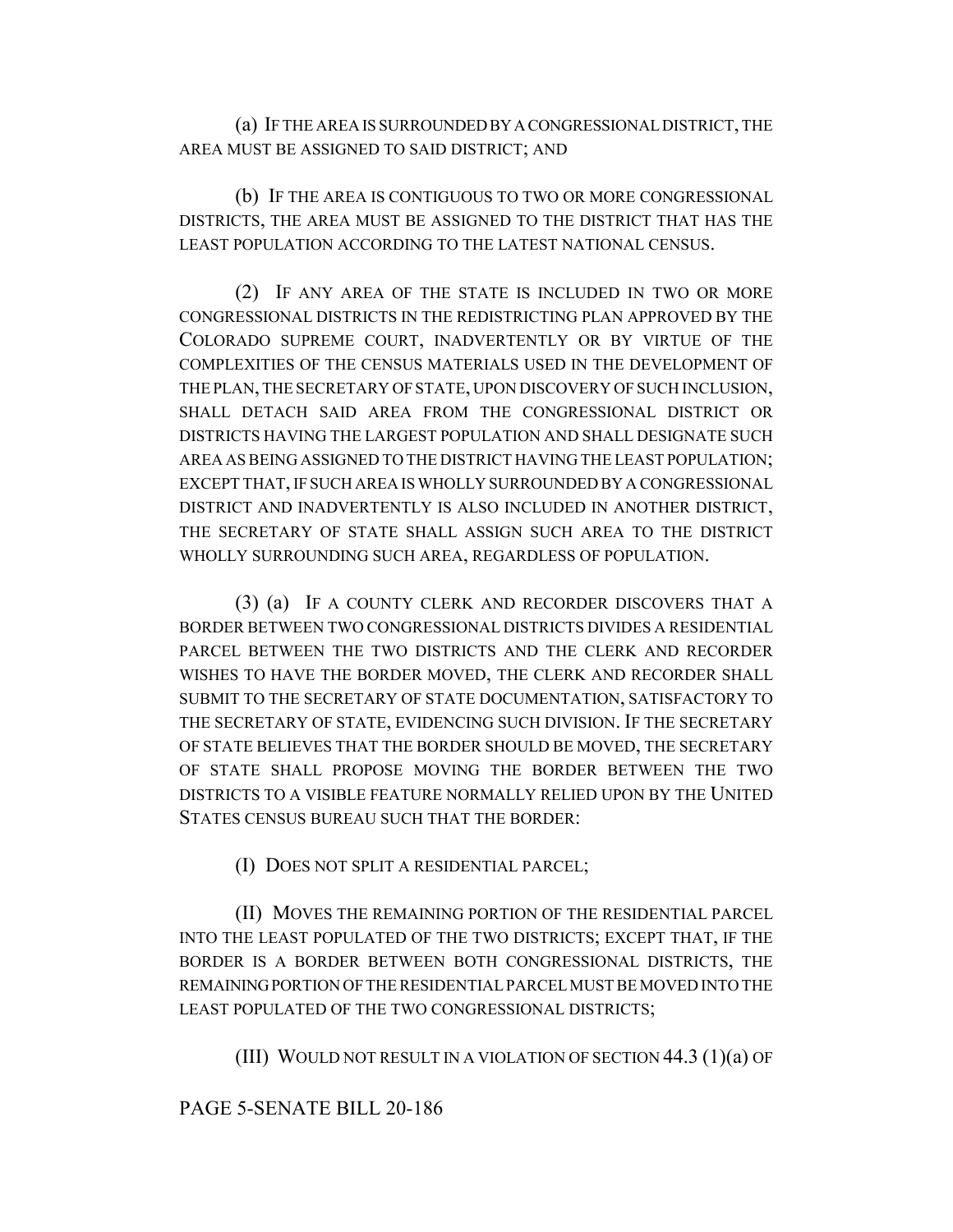ARTICLE V OF THE STATE CONSTITUTION BASED UPON THE LATEST NATIONAL CENSUS;

(IV) MINIMIZES THE IMPACT ON THE AFFECTED COMMUNITY FOR PURPOSES OF ESTABLISHING POLLING LOCATIONS; AND

(V) MINIMIZES CHANGES IN DISTANCES FROM THE REDISTRICTING PLAN APPROVED BY THE COLORADO SUPREME COURT.

(b) IF THE SECRETARY OF STATE PROPOSES MOVING ANY BORDER PURSUANT TO THIS SUBSECTION (3), THE SECRETARY OF STATE SHALL DESCRIBE ANY POTENTIAL CHANGES IN POPULATIONS OF AFFECTED CONGRESSIONAL DISTRICTS, BASED ON THE LATEST NATIONAL CENSUS, TO THE COLORADO SUPREME COURT. IF THE SUPREME COURT DETERMINES THAT THE ASSIGNMENTS MADE BY THE SECRETARY OF STATE SATISFY THE CRITERIA ESTABLISHED IN SUBSECTION  $(3)(a)$  OF THIS SECTION, THE SUPREME COURT MAY APPROVE SAID ASSIGNMENTS. IF THE SUPREME COURT DETERMINES THAT THE ASSIGNMENT DOES NOT SATISFY THE CRITERIA ESTABLISHED IN SUBSECTION  $(3)(a)$  OF THIS SECTION, THE SUPREME COURT SHALL DENY THE PROPOSED ASSIGNMENT.

(4) FOLLOWING THE ASSIGNMENT OF ANY AREA PURSUANT TO THE PROVISIONS OF SUBSECTION (1) OR (2) OF THIS SECTION, THE SECRETARY OF STATE SHALL CERTIFY THE POPULATION OF SUCH ASSIGNED AREA AND ANY CHANGES IN POPULATIONS OF AFFECTED CONGRESSIONAL DISTRICTS, BASED ON THE LATEST NATIONAL CENSUS, TO THE COLORADO SUPREME COURT. IF THE SUPREME COURT DETERMINES THAT THE ASSIGNMENTS MADE BY THE SECRETARY OF STATE WOULD NOT RESULT IN A VIOLATION OF THE POPULATION REQUIREMENTS OF SECTION  $44.3$  (1)(a) OF ARTICLE V OF THE STATE CONSTITUTION, THE SUPREME COURT SHALL APPROVE SAID ASSIGNMENTS.IF THE SUPREME COURT DETERMINES THAT THE ASSIGNMENTS WOULD RESULT IN A VIOLATION OF THE POPULATION REQUIREMENTS OF SECTION  $44.3$  (1)(a) OF ARTICLE V OF THE STATE CONSTITUTION, THE SUPREME COURT SHALL CERTIFY A REVISED REAPPORTIONMENT PLAN TO THE SECRETARY OF STATE.

**2-1-107. Changes in county and municipal boundaries.** WHENEVER THE BOUNDARIES OF A CONGRESSIONAL DISTRICT COINCIDE WITH THE BOUNDARIES OF A COUNTY OR MUNICIPALITY AND SAID COUNTY OR MUNICIPAL BOUNDARIES ARE CHANGED BY ANNEXATION OR DETACHMENT,

## PAGE 6-SENATE BILL 20-186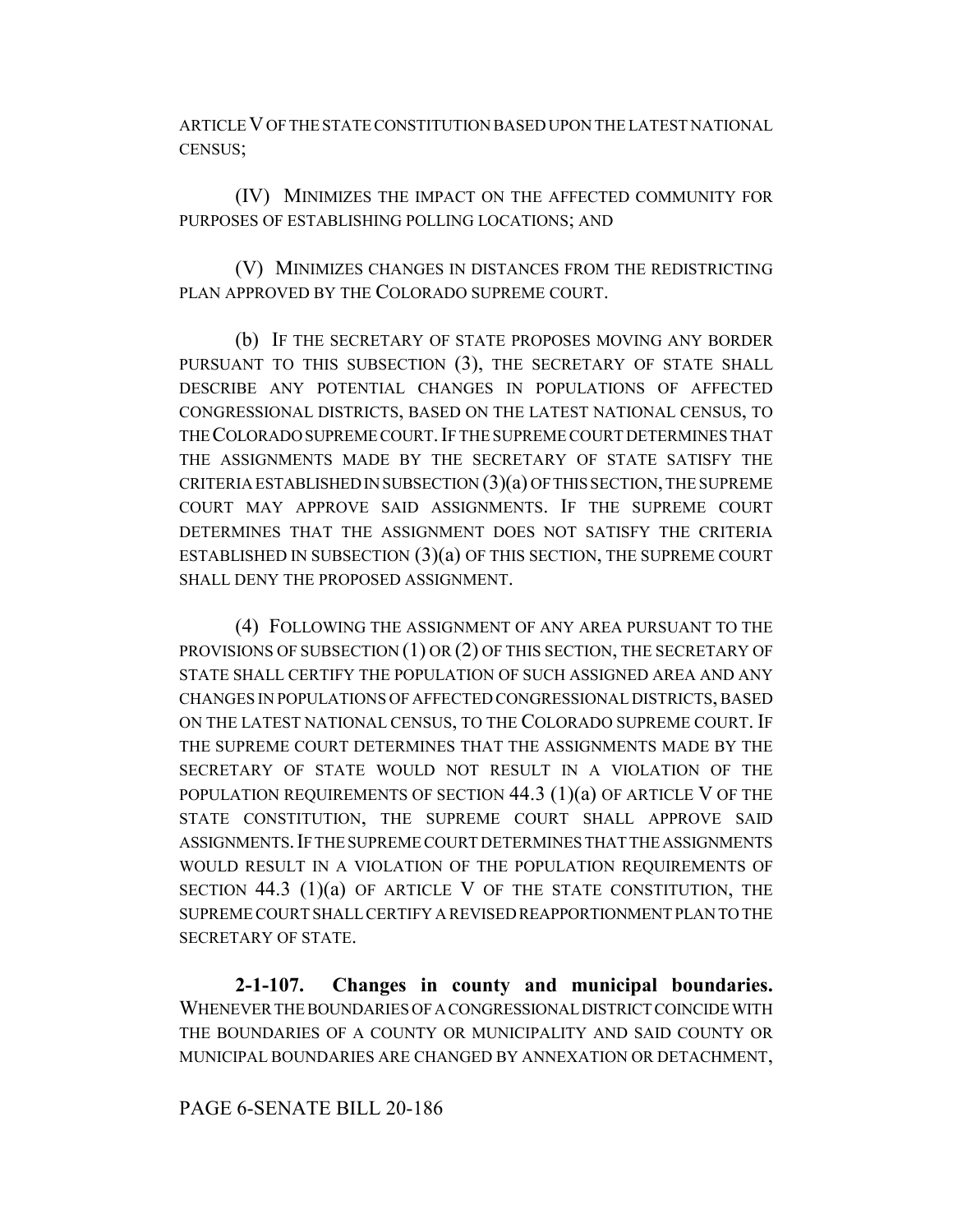THE BOUNDARIES OF THE CONGRESSIONAL DISTRICT REMAIN THE SAME UNTIL SUCH TIME AS A NEW REDISTRICTING IS MADE FOLLOWING A NATIONAL CENSUS AS PROVIDED IN SECTIONS 44 TO 44.6 OF ARTICLE V OF THE STATE CONSTITUTION.

**2-1-108. Published plan and records.** (1) UPON SUBMISSION OF THE CONGRESSIONAL REDISTRICTING PLAN APPROVED BY THE COLORADO SUPREME COURT, THE CONGRESSIONAL COMMISSION SHALL PROVIDE COPIES OF THE PUBLISHED PLAN TO THE SECRETARY OF STATE.

(2) THE SECRETARY OF STATE SHALL PROVIDE ANY CANDIDATE FOR LEGISLATIVE OFFICE OR ANY COLORADO CITIZEN WITH A COPY OF A MAP SHOWING THE BOUNDARIES FOR ANY CONGRESSIONAL DISTRICT UPON REQUEST.INDIVIDUAL DISTRICT MAPS MUST BE PROVIDED TO ANY RESIDENT OF A CONGRESSIONAL DISTRICT WITHOUT CHARGE.A NOMINAL CHARGE, NOT TO EXCEED THE ACTUAL COST, MAY BE DETERMINED AND COLLECTED PURSUANT TO SECTION 24-21-104 (3) FOR COPIES OF CONGRESSIONAL DISTRICT MAPS FOR WHICH AN INDIVIDUAL IS NOT A RESIDENT.

**2-1-109. Applicability.** THIS ARTICLE 1 APPLIES TO EACH CONGRESSIONAL COMMISSION AND TO CONGRESSIONAL DISTRICTS CREATED BY SAID COMMISSION.

**SECTION 3.** In Colorado Revised Statutes, **amend** 2-2-502 as follows:

**2-2-502. Definitions.** As used in this part 5:

(1) "LEGISLATIVE commission" means the Colorado reapportionment INDEPENDENT LEGISLATIVE REDISTRICTING commission, created pursuant to section 48 SECTION 46 of article V of the state constitution. and appointed in 2011.

(2) "Major political party" means one of the two LARGEST political parties whose candidate for governor at the last preceding gubernatorial election received the first and second greatest number of votes AS DETERMINED BY THE NUMBER OF REGISTERED ELECTORS WITH EACH POLITICAL PARTY ACCORDING TO VOTER REGISTRATION DATA PUBLISHED BY THE SECRETARY OF STATE FOR THE EARLIEST DAY IN JANUARY OF THE YEAR IN WHICH MEMBERS OF THE INDEPENDENT CONGRESSIONAL REDISTRICTING

PAGE 7-SENATE BILL 20-186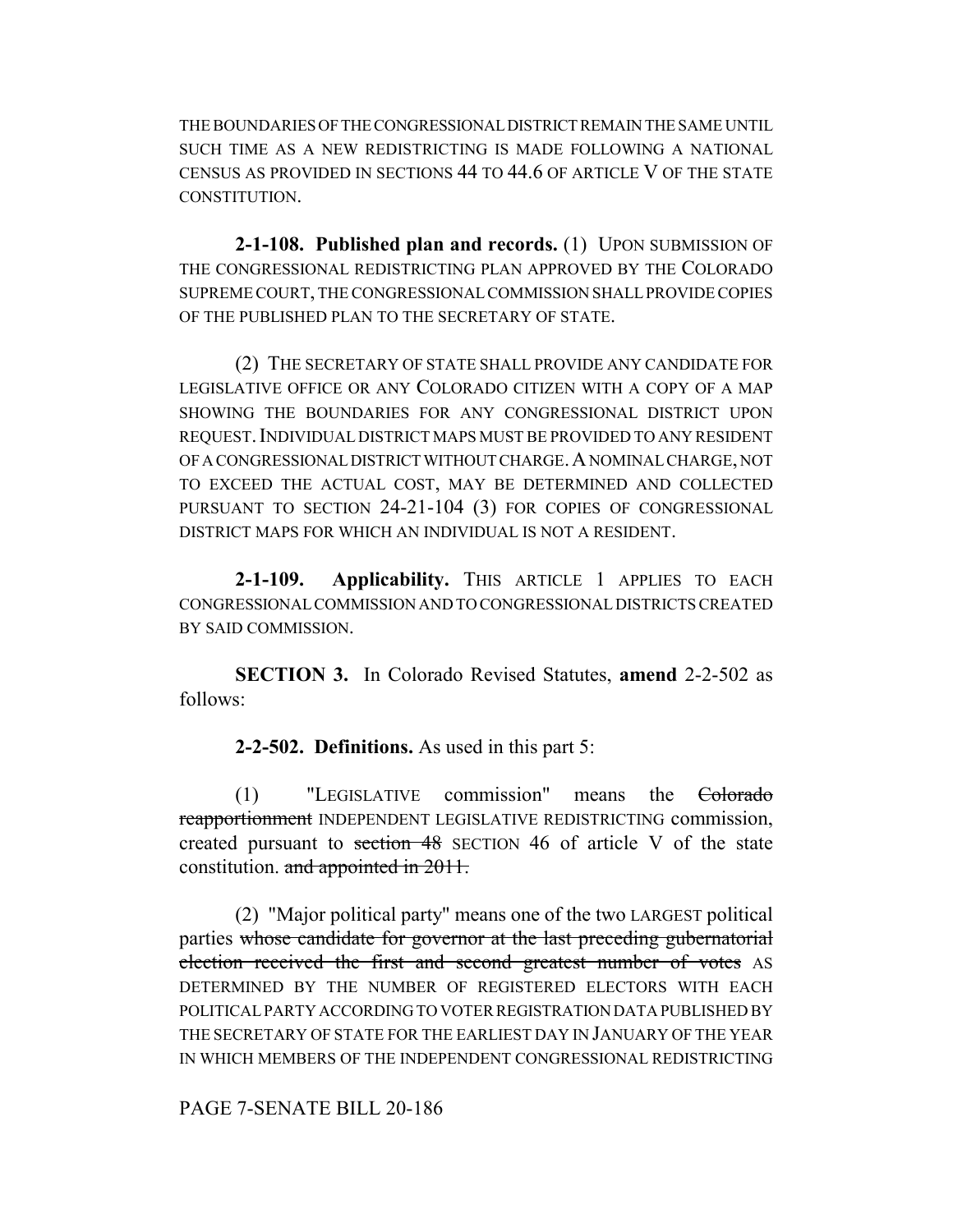COMMISSION ARE APPOINTED.

(3) "VOTING RIGHTS ACT OF 1965" MEANS THE FEDERAL STATUTE, CODIFIED AT 52 U.S.C. SEC. 10301 ET SEQ., AS REFERRED TO IN THE BALLOT MEASURE ADOPTED BY VOTERS IN 2018 TO ADD SECTION 48.1 (1)(b) TO ARTICLE V OF THE STATE CONSTITUTION.

**SECTION 4.** In Colorado Revised Statutes, **amend** 2-2-503 as follows:

**2-2-503. Designation of senatorial districts to elect in years ending in 2 and 4.** As a part of its preliminary and final reapportionment REDISTRICTING plans for state senatorial districts, the LEGISLATIVE commission shall designate those senatorial districts in which state senators shall be ARE elected at the general election to be held in November  $2012$  OF THE NEXT YEAR ENDING IN 2, and every four years thereafter, and those senatorial districts in which state senators shall be ARE elected at the general election to be held in November  $2014$  OF THE NEXT YEAR ENDING IN 4, and every four years thereafter. Such designation of senatorial districts shall MUST be filed with the secretary of state as a part of the approved reapportionment REDISTRICTING plan required to be filed by section 48  $(1)(e)$  SECTION 48.3 (5) of article V of the state constitution.

**SECTION 5.** In Colorado Revised Statutes, **amend** 2-2-504 as follows:

**2-2-504. Holdover senators keep office - vacancies.** (1) Nothing in this part 5 or in any reapportionment REDISTRICTING plan shall be construed to cause the removal of REMOVES any senator from his or her office for the term for which the senator was elected, and each such senator shall serve the term for which he or she was elected.

(2) If any senator elected at the  $2010$  A general election IN A YEAR ENDING IN 0 vacates his or her seat prior to the convening of the regular legislative session in  $2013$  THE NEXT YEAR ENDING IN 3, such vacancy shall MUST be filled from the district from which the senator was elected in accordance with section 1-12-203. C.R.S. If such vacancy occurs more than fifty-five days before the general election in  $2012$  THE NEXT YEAR ENDING IN 2, there shall MUST be an election at the general election in  $2012$  THAT YEAR ENDING IN 2 for the remainder of such senator's term from the

PAGE 8-SENATE BILL 20-186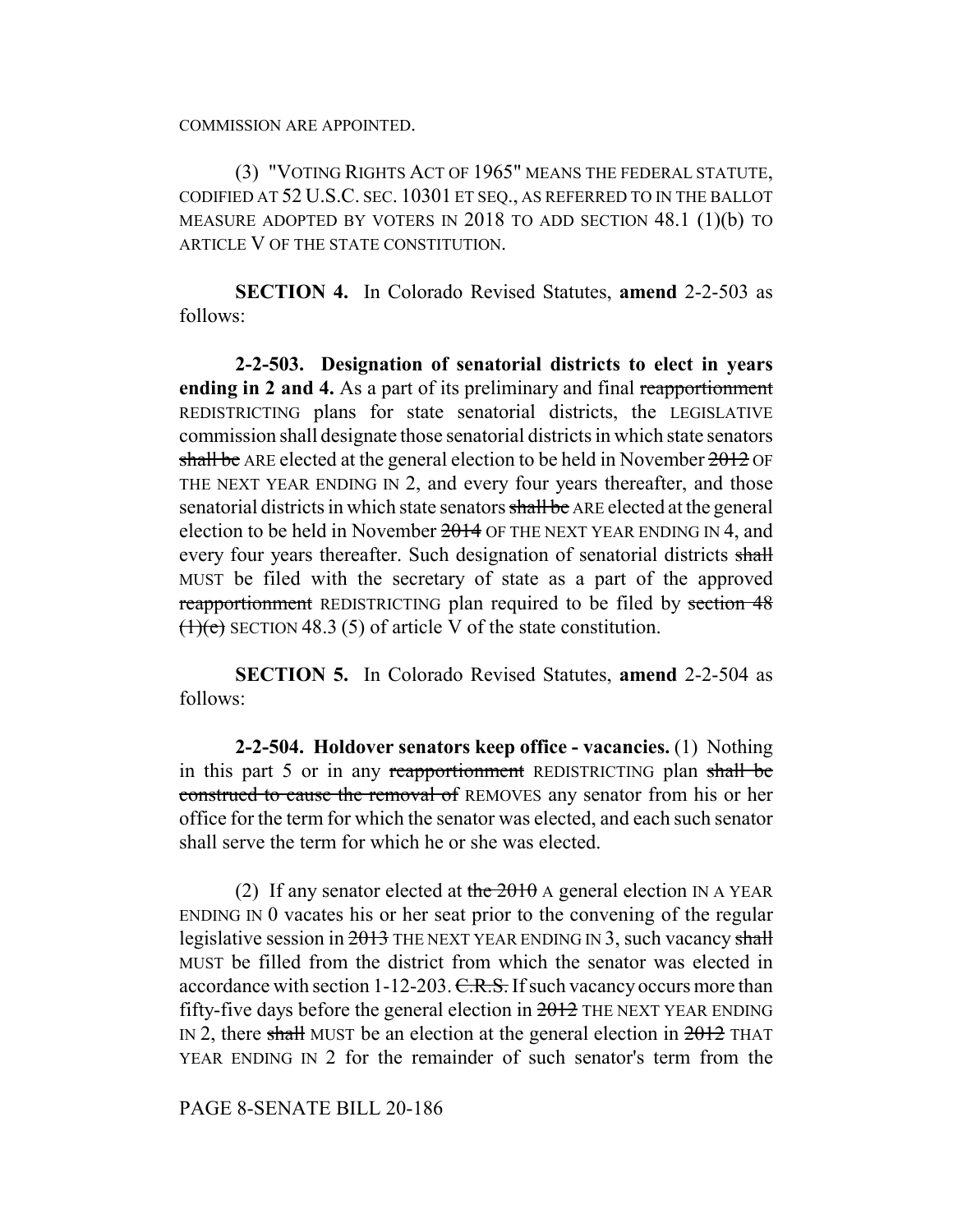senatorial district created by the LEGISLATIVE commission. Nomination of candidates at such election shall MUST be in accordance with article 4 of title 1. C.R.S.

(3) If any senator elected at the  $2010$  A general election IN A YEAR ENDING IN 0 vacates his or her seat on or after the convening of the regular legislative session in  $2013$  THE NEXT YEAR ENDING IN 3, such vacancy shall MUST be filled from the senatorial district created by the LEGISLATIVE commission in accordance with section  $1-12-203$ . C.R.S.

**SECTION 6.** In Colorado Revised Statutes, **amend** 2-2-505 as follows:

**2-2-505. Maps of legislative districts.** (1) Following the development of a preliminary plan, as required by section 48 (1)(e) of article V of the state constitution, and prior to the holding of public hearings on any preliminary plan, the commission may file with each county clerk and recorder and each county chairman of the two major political parties a copy of the preliminary reapportionment plan showing the proposed state senatorial and representative districts in which such county is located, together with a state outline map of legislative districts. A complete state plan may be provided to the state chairmen of the two major political parties.

(2) At the time of submission of a final reapportionment REDISTRICTING plan to the Colorado supreme court for its review and determination in accordance with section  $48$  (1)(e) SECTION 48.3 of article V of the state constitution, the LEGISLATIVE commission shall provide the supreme court with a copy of all maps showing the division of the state into legislative districts and necessary supportive evidence, pursuant to the supreme court rules adopted for such proceedings.

(3) As soon as possible after approval of a final plan by the Colorado supreme court, the LEGISLATIVE commission shall prepare and file with the secretary of state copies of census maps showing thereon each legislative district and a description of each district in terms of official census units. The LEGISLATIVE commission shall also file with the county clerk and recorder in each county the necessary maps and descriptions of each legislative district which is located within the boundaries of such county.

## PAGE 9-SENATE BILL 20-186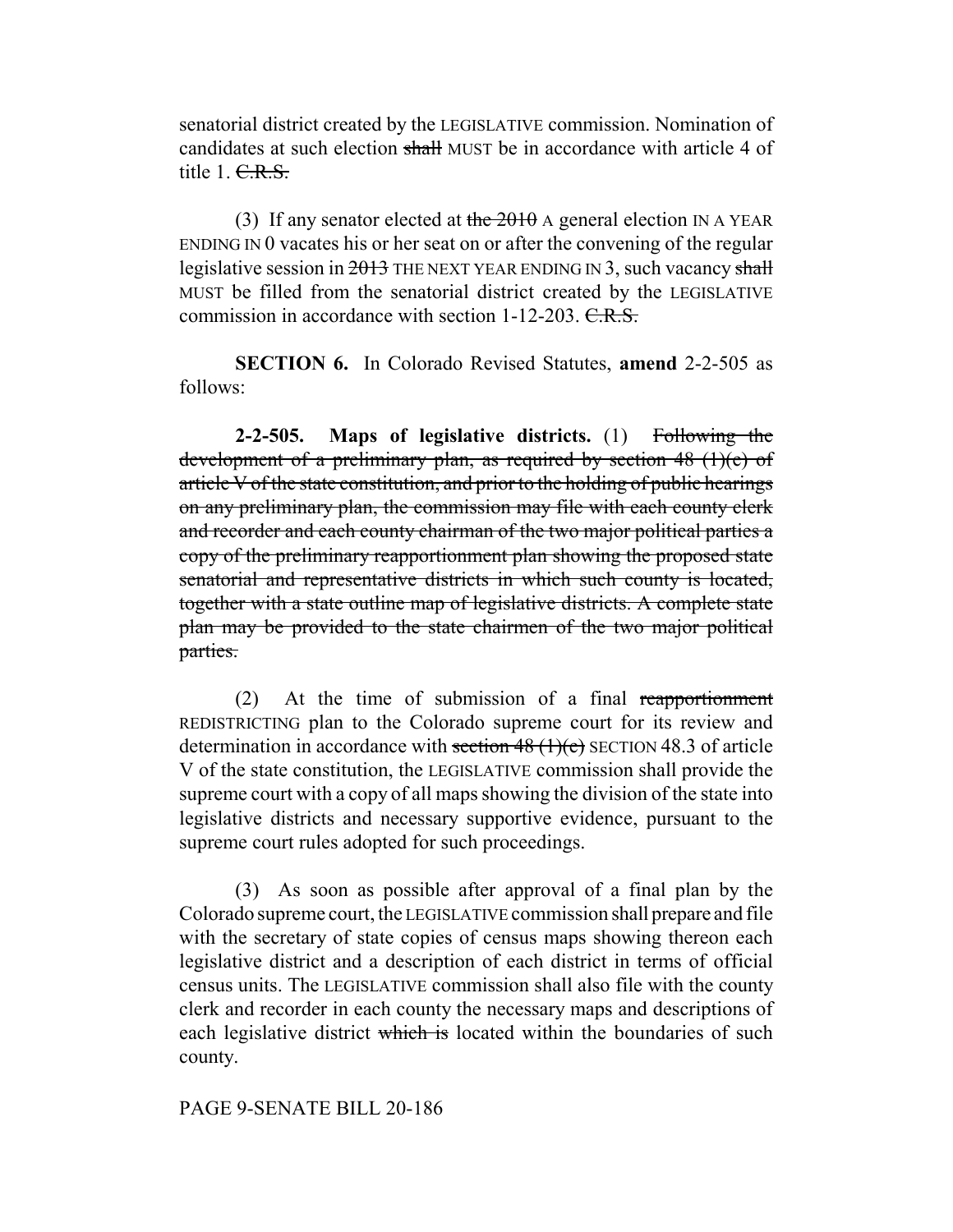**SECTION 7.** In Colorado Revised Statutes, **repeal** 2-2-505.5 as follows:

**2-2-505.5. Presidential election years.** Pursuant to section 1-3-102, C.R.S., in any year in which a presidential election will be held, a political party may decide to hold its precinct caucuses on the first Tuesday in February. Because 2012 is a presidential election year, political parties may hold precinct caucuses on February 7, 2012. To allow county clerks sufficient time to redraw precinct boundaries, pursuant to section  $48 \text{ (1)(e)}$ of article V of the state constitution, the Colorado supreme court is required to approve the commission's plan no later than fifty-five days before the precinct caucuses or by December 14, 2011. While this date shortens the timeline for the commission to complete its final plan, the general assembly urges the commission to complete its final plan and the supreme court to approve a final plan by this date.

**SECTION 8.** In Colorado Revised Statutes, 2-2-506, **amend** (1)(a) as follows:

**2-2-506. Precinct boundaries.** (1) (a) Pursuant to the provisions of sections 1-5-101 and 1-5-102, C.R.S., the CLERK AND RECORDER OF EACH COUNTY, SUBJECT TO THE APPROVAL OF ITS board of county commissioners, of each county shall redraw the general election precincts in such county to ensure that no general election precinct is contained within more than one state representative, state senatorial, or congressional district.

**SECTION 9.** In Colorado Revised Statutes, 2-2-507, **amend** (1) introductory portion,  $(2)$ ,  $(2.5)(a)(III)$ ,  $(2.5)(a)(V)$ ,  $(2.5)(b)$ , and  $(3)$  as follows:

**2-2-507. Attachments and detachments.** (1) If any area of the state is omitted from the reapportionment REDISTRICTING plan approved by the Colorado supreme court, inadvertently or by virtue of the complexities of the census materials used in the development of the plan, the secretary of state, upon discovery of such omission, shall determine to which senatorial or representative district the area should be assigned as follows:

(2) If any area of the state is included in two or more senatorial or representative districts in the reapportionment REDISTRICTING plan approved by the Colorado supreme court, inadvertently or by virtue of the

PAGE 10-SENATE BILL 20-186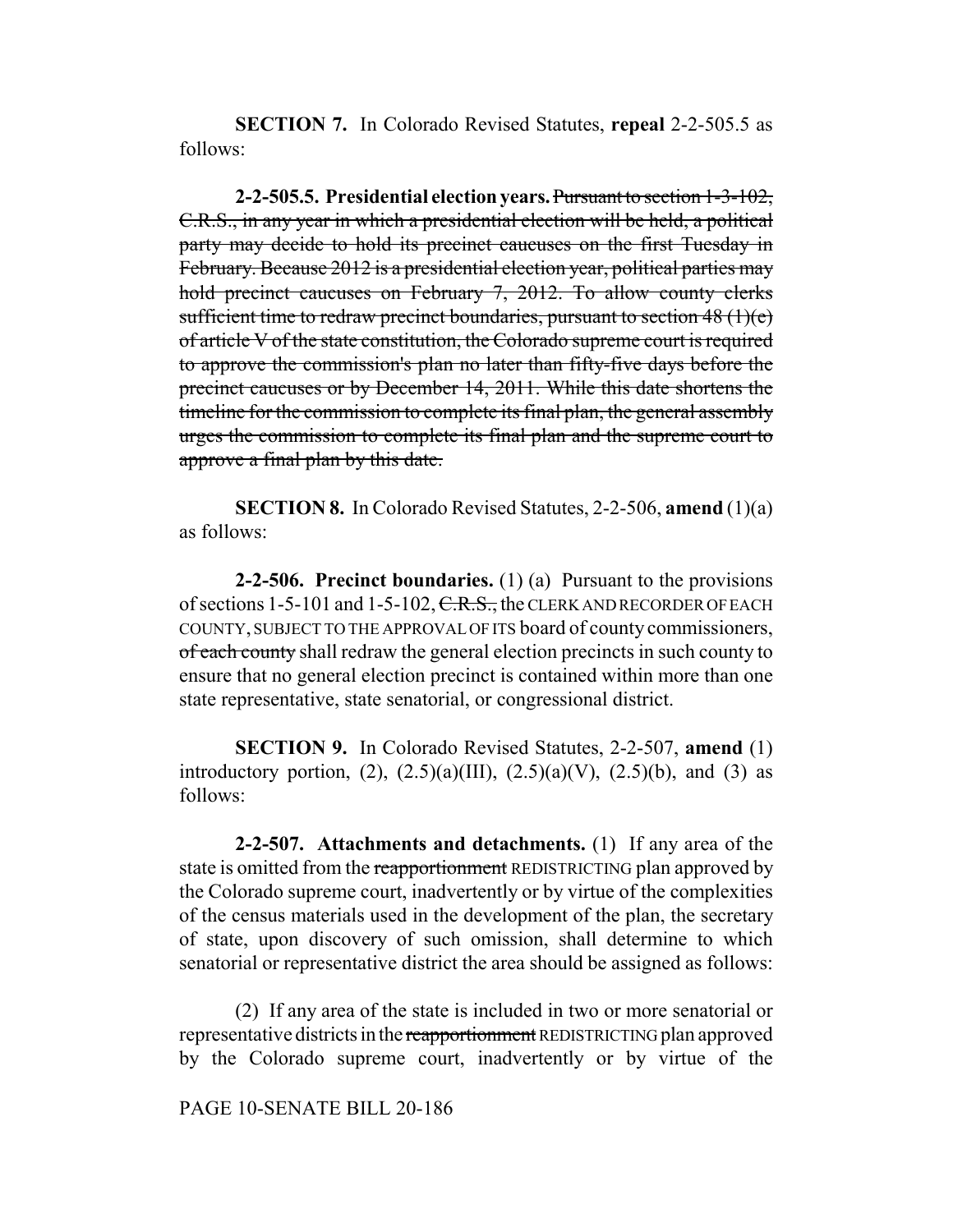complexities of the census materials used in the development of the plan, the secretary of state, upon discovery of such inclusion, shall detach said area from the senatorial or representative district or districts having the largest population and shall designate such area as being assigned to the district having the least population; except that, if such area is wholly surrounded by a senatorial or representative district and by inadvertence INADVERTENTLY is also included in another district, the secretary of state shall assign such area to the district wholly surrounding such area, regardless of population.

(2.5) (a) If a county clerk and recorder discovers that a border between two senatorial or representative districts divides a residential parcel between the two districts and the clerk and recorder wishes to have the border moved, the clerk and recorder shall submit to the secretary of state documentation, satisfactory to the secretary of state, evidencing such division. If the secretary of state believes that the border should be moved, the secretary of state shall propose moving the border between the two districts to a visible feature normally relied upon by the United States census bureau such that the border:

(III) Would not result in a violation of section  $46$  or  $47$  SECTION  $48.1$ (1)(a) of article V of the state constitution based upon the latest national census;

(V) Minimizes changes in distances from the reapportionment REDISTRICTING plan approved by the Colorado supreme court.

(b) If the secretary of state proposes moving any border pursuant to this subsection (2.5), the secretary of state shall describe any potential changes in populations of affected senatorial or representative districts, based on the latest national census, to the Colorado supreme court. If the supreme court determines that the assignments made by the secretary of state satisfy the criteria established in paragraph (a) of this subsection  $(2.5)$ SUBSECTION  $(2.5)(a)$  OF THIS SECTION, the supreme court may approve said assignments. If the supreme court determines that the assignment does not satisfy the criteria established in paragraph (a) of this subsection  $(2.5)$ SUBSECTION  $(2.5)(a)$  OF THIS SECTION, the supreme court shall deny the proposed assignment.

(3) Following the assignment of any area pursuant to the provisions

PAGE 11-SENATE BILL 20-186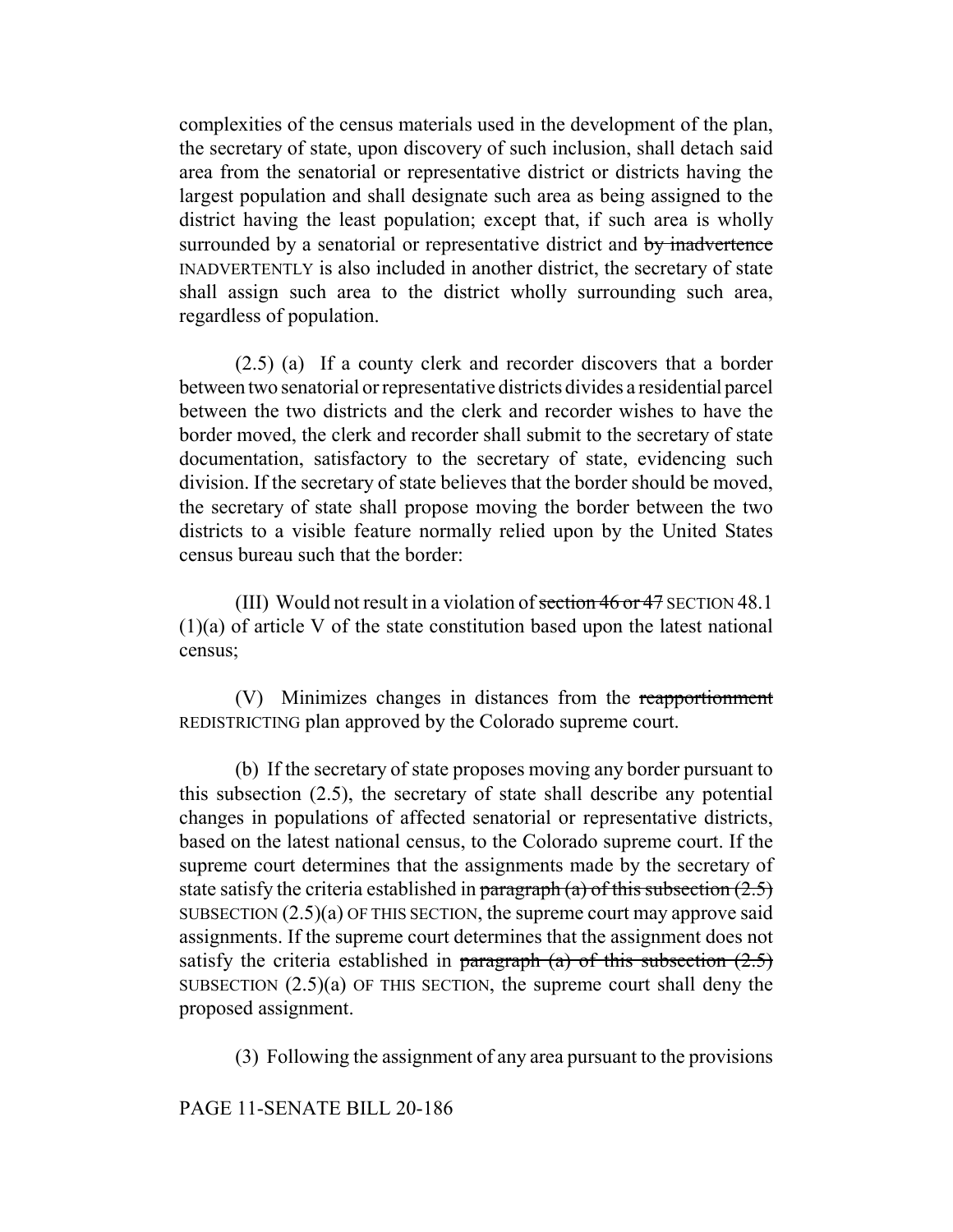of subsection (1) or (2) of this section, the secretary of state shall certify the population of such assigned area and any changes in populations of affected senatorial or representative districts, based on the latest national census, to the Colorado supreme court. If the supreme court determines that the assignments made by the secretary of state would not result in a violation of the population requirements of section 46 SECTION 48.1 of article V of the state constitution, the supreme court shall approve said assignments. If the supreme court determines that the assignments would result in a violation of the population requirements of section 46 SECTION 48.1 of article V of the state constitution, the supreme court shall certify a revised reapportionment plan to the secretary of state.

**SECTION 10.** In Colorado Revised Statutes, **amend** 2-2-508 as follows:

**2-2-508. Changes in county and municipal boundaries.** Whenever the boundaries of a senatorial or representative district coincide with the boundaries of a county or municipality, and said county or municipal boundaries are changed by annexation or detachment, the boundaries of the senatorial or representative district shall remain the same until such time as a new reapportionment REDISTRICTING is made following a national census as provided in section 48 SECTIONS 46 TO 48.4 of article V of the state constitution.

**SECTION 11.** In Colorado Revised Statutes, **amend** 2-2-509 as follows:

**2-2-509. Published plan and records.** (1) Upon submission of the reapportionment REDISTRICTING plan approved by the Colorado supreme court to the secretary of state, the LEGISLATIVE commission shall provide all copies of the published plan and all commission records to the secretary of state.

(2) The secretary of state shall provide any candidate for legislative office or any Colorado citizen with a copy of a map showing the boundaries for any legislative district upon request. Individual district maps shall MUST be provided to any resident of a legislative district without charge. A nominal charge, NOT TO EXCEED THE ACTUAL COST, may be determined and collected pursuant to section 24-21-104 (3)  $C.R.S.,$  for copies of district maps for which an individual is not a resident.

PAGE 12-SENATE BILL 20-186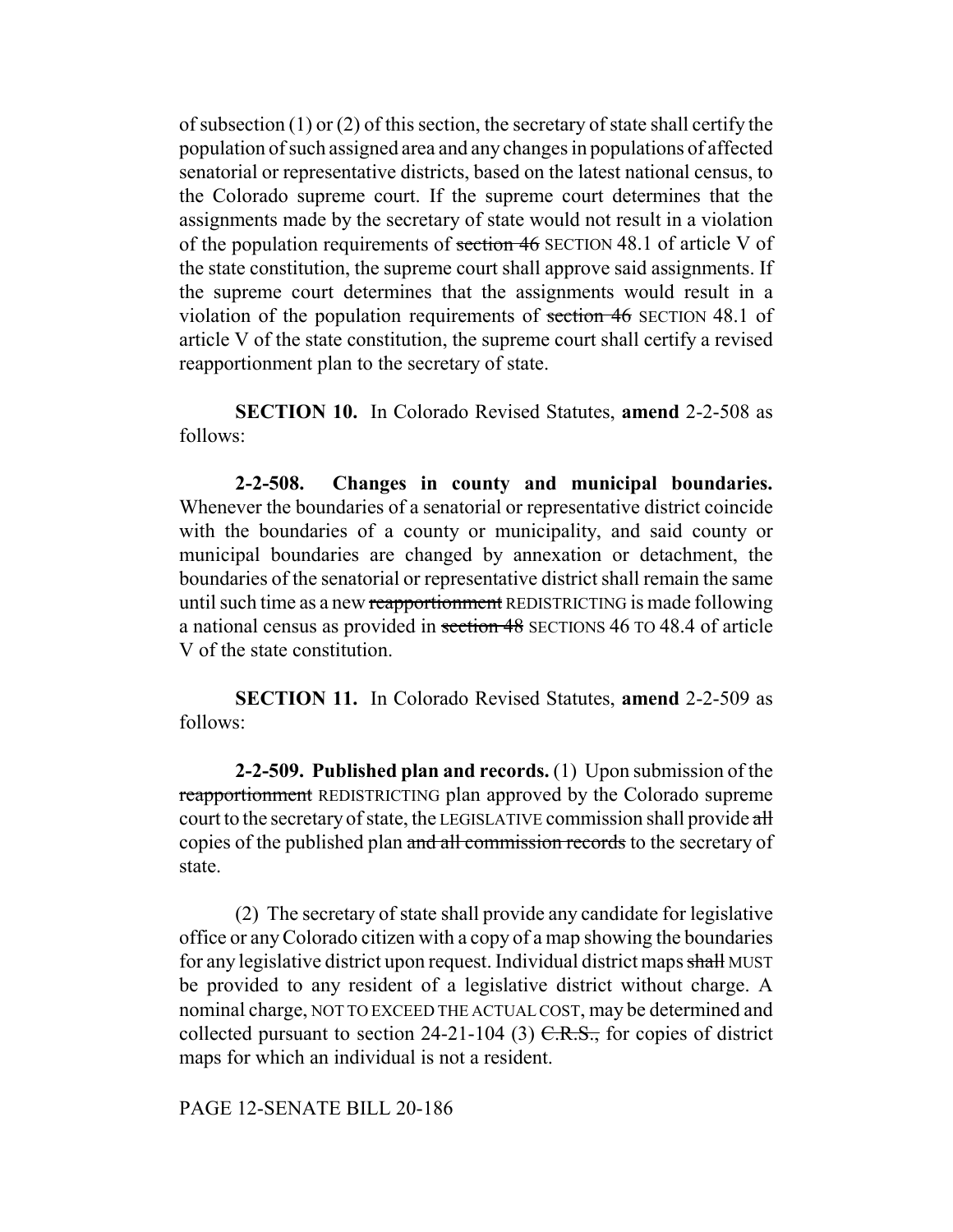**SECTION 12.** In Colorado Revised Statutes, **repeal** 2-2-510 as follows:

**2-2-510. Commission meetings - open to public.** Meetings of the commission shall be open to the public and shall be subject to the provisions of part 4 of article 6 of title 24, C.R.S.

**SECTION 13.** In Colorado Revised Statutes, **amend** 2-2-511 as follows:

**2-2-511.** Applicability. This part 5 shall apply APPLIES to the Colorado reapportionment LEGISLATIVE commission appointed in 2011 YEARS ENDING IN 1 and to state senatorial and state representative districts created by said commission.

**SECTION 14.** In Colorado Revised Statutes, **amend as amended by House Bill 20-1010** 2-2-901 as follows:

**2-2-901. Population data for redistricting.** For purposes of redrawing the boundaries of congressional, state senatorial, and state representative districts after each federal census, the independent legislative and congressional redistricting commissions established pursuant to sections 44 and 46 of article V of the state constitution shall use TOTAL population data supplied by the United States census bureau THAT HAS BEEN USED TO APPORTION THE SEATS IN THE UNITED STATES HOUSE OF REPRESENTATIVES AMONG THE STATES as adjusted by the legislative council staff and office of legislative legal services, or any successor offices, pursuant to section 2-2-902.

**SECTION 15.** In Colorado Revised Statutes, 2-2-1601, **amend** (2) and (2.5) as follows:

**2-2-1601. Legislative department cash fund - redistricting accounts - creation - definition - repeal.** (2) Except for moneys MONEY in the CONGRESSIONAL REDISTRICTING ACCOUNT AND THE LEGISLATIVE redistricting account created pursuant to subsection (2.5) of this section, moneys MONEY in the legislative department cash fund are IS continuously appropriated to the executive committee of the legislative council to pay for expenses of the legislative department of the state of Colorado. Moneys MONEY in the fund shall be expended consistent with any terms and

PAGE 13-SENATE BILL 20-186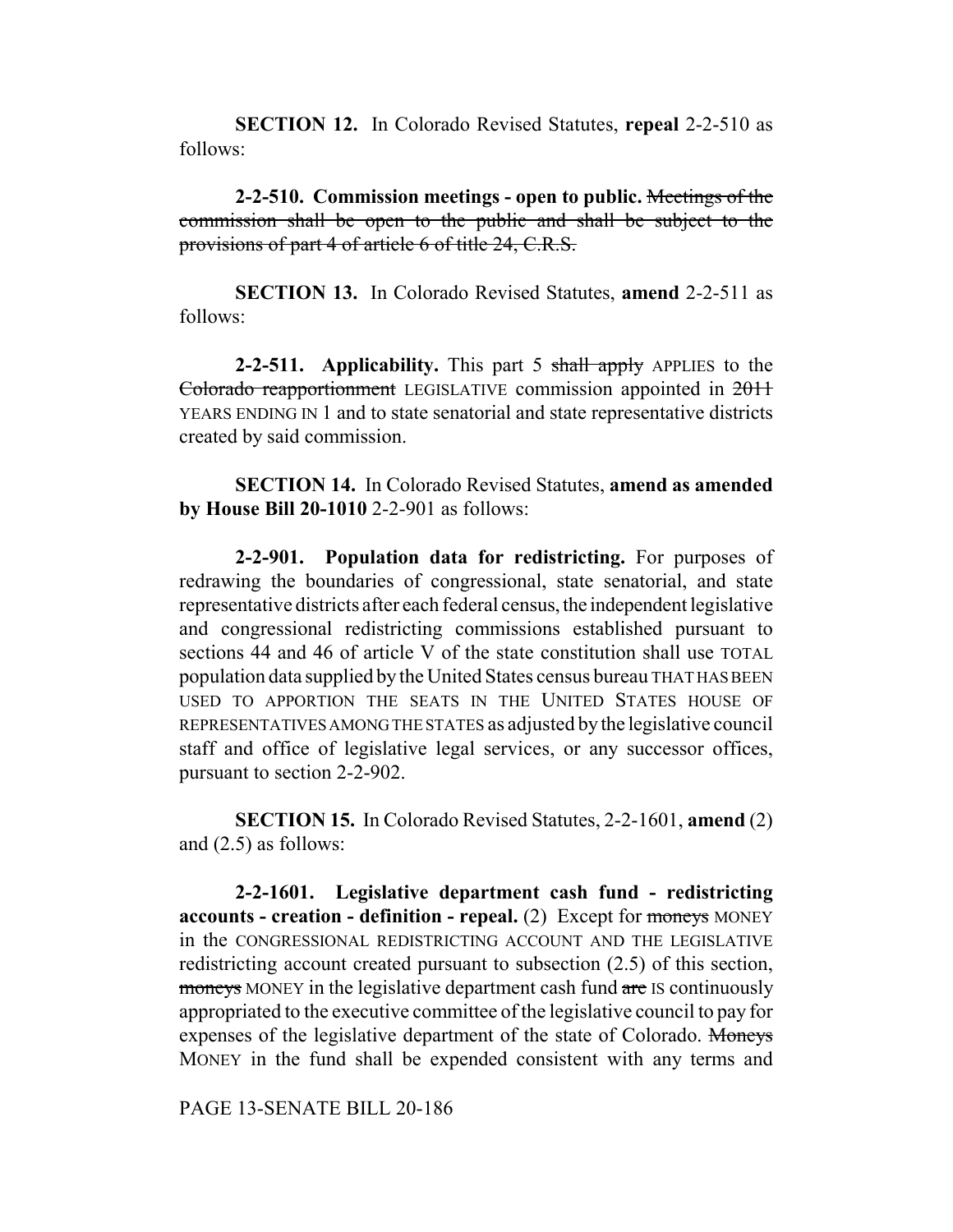conditions imposed as a condition of receiving such moneys MONEY as gifts, grants, or donations.

(2.5) (a) There is hereby ARE created in the legislative department cash fund the CONGRESSIONAL redistricting account, referred to in this subsection (2.5) as the "CONGRESSIONAL account", AND THE LEGISLATIVE REDISTRICTING ACCOUNT, REFERRED TO IN THIS SUBSECTION (2.5) AS THE "LEGISLATIVE ACCOUNT". The account shall be CONGRESSIONAL AND LEGISLATIVE ACCOUNTS ARE comprised of any moneys MONEY appropriated or transferred to the account ACCOUNTS and any moneys MONEY received by the Colorado reapportionment INDEPENDENT CONGRESSIONAL REDISTRICTING COMMISSION, CREATED PURSUANT TO SECTION 44 OF ARTICLE V OF THE STATE CONSTITUTION; THE INDEPENDENT LEGISLATIVE REDISTRICTING commission, created pursuant to section 48 SECTION 46 of article V of the state constitution; or the legislative council related to redistricting. Moneys MONEY in the CONGRESSIONAL account are IS continuously appropriated to the reapportionment commission INDEPENDENT CONGRESSIONAL REDISTRICTING COMMISSION and to the legislative council staff to pay for the expense of redistricting the congressional and state legislative districts in the state. and to the general assembly to pay the expenses related to a special session for congressional redistricting MONEY IN THE LEGISLATIVE ACCOUNT IS CONTINUOUSLY APPROPRIATED TO THE INDEPENDENT LEGISLATIVE REDISTRICTING COMMISSION AND TO THE LEGISLATIVE COUNCIL STAFF TO PAY FOR THE EXPENSE OF REDISTRICTING THE STATE LEGISLATIVE DISTRICTS IN THE STATE. All interest earned on the investment of moneys MONEY in the account shall ACCOUNTS MUST be credited to the account ACCOUNTS. Any moneys MONEY credited to the account ACCOUNTS and unexpended at the end of any given fiscal year shall remain REMAINS in the account ACCOUNTS and shall IS not revert REVERTED or be transferred to the general fund or any other fund; except that any unexpended moneys MONEY remaining in the account ACCOUNTS as of June 30, 2012, shall JUNE 30 OF ANY YEAR ENDING IN 2 MUST be transferred to the legislative department cash fund.

(b) (I) ON THE EFFECTIVE DATE OF THIS SUBSECTION  $(2.5)(b)$ , THE STATE TREASURER SHALL DEDUCT TWO MILLION DOLLARS FROM THE LEGISLATIVE DEPARTMENT CASH FUND AND TRANSFER ONE MILLION DOLLARS TO THE CONGRESSIONAL ACCOUNT AND ONE MILLION DOLLARS TO THE LEGISLATIVE ACCOUNT.

#### PAGE 14-SENATE BILL 20-186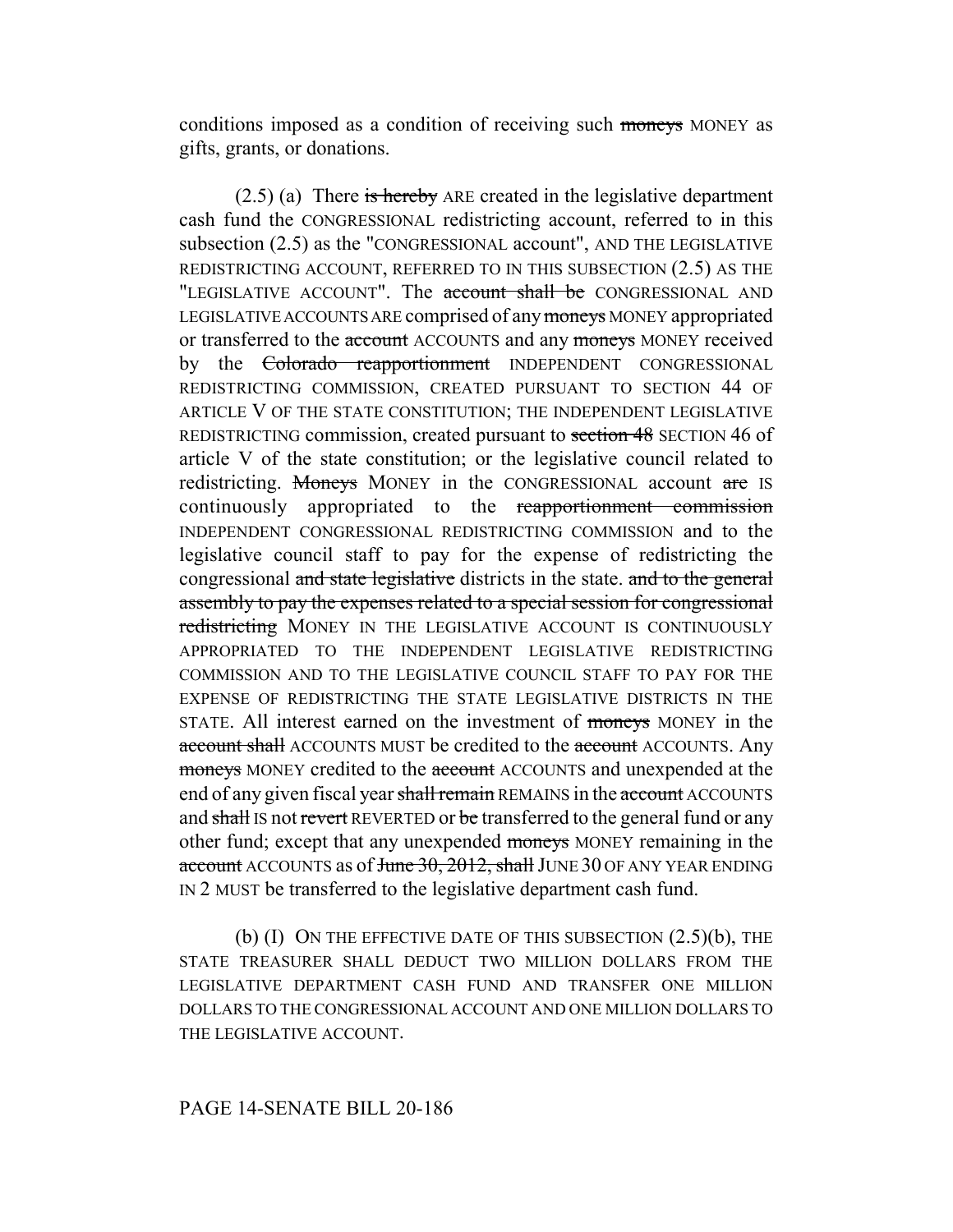(II) THIS SUBSECTION (2.5)(b) IS REPEALED, EFFECTIVE JULY 1,2022.

**SECTION 16.** In Colorado Revised Statutes, 24-72-202, **amend** (8) as follows:

**24-72-202. Definitions.** As used in this part 2, unless the context otherwise requires:

(8) For purposes of subsections (6) and (6.5) of this section and sections 24-72-203 (2)(b) and 24-6-402 (2)(d)(III), the members of the Colorado reapportionment commission shall be INDEPENDENT CONGRESSIONAL REDISTRICTING COMMISSION AND THE INDEPENDENT LEGISLATIVE REDISTRICTING COMMISSION ARE considered elected officials.

**SECTION 17.** In Colorado Revised Statutes, 30-10-306, **amend** (2) as follows:

**30-10-306. Commissioners' districts - vacancies.** (2) Each county having a population of seventy thousand or more which THAT has chosen to increase the members of the board of county commissioners from three to five shall MUST be divided into three or five districts by the board of county commissioners according to the method of election described in section 30-10-306.5 (5) or (6) or section 30-10-306.7. The districts shall MUST be as nearly equal in population as possible based on the most recent federal census of the United States minus the number of persons serving a sentence of detention or confinement in any correctional facility in the county as indicated in the statistical report of the department of corrections for the most recent fiscal year. Each district shall MUST be numbered consecutively and shall IS not be subject to alteration more often than once every two years; except that, notwithstanding subsection (3) of this section, the board may alter the districts to conform to precinct boundaries that are changed in accordance with section 1-5-103 (1),  $C.R.S.,$  based on the division of the state into congressional districts or an approved plan for reapportionment REDISTRICTING of the members of the general assembly when necessary to ensure that no precinct is located in more than one district. Commissioners shall be ARE elected at large or from districts according to the method of election described in section 30-10-306.5 (5) or (6) or section 30-10-306.7. If any commissioner required to be resident in a district moves during his OR HER term of office from the district in which he OR SHE resided when elected, his OR HER office shall thereupon become

PAGE 15-SENATE BILL 20-186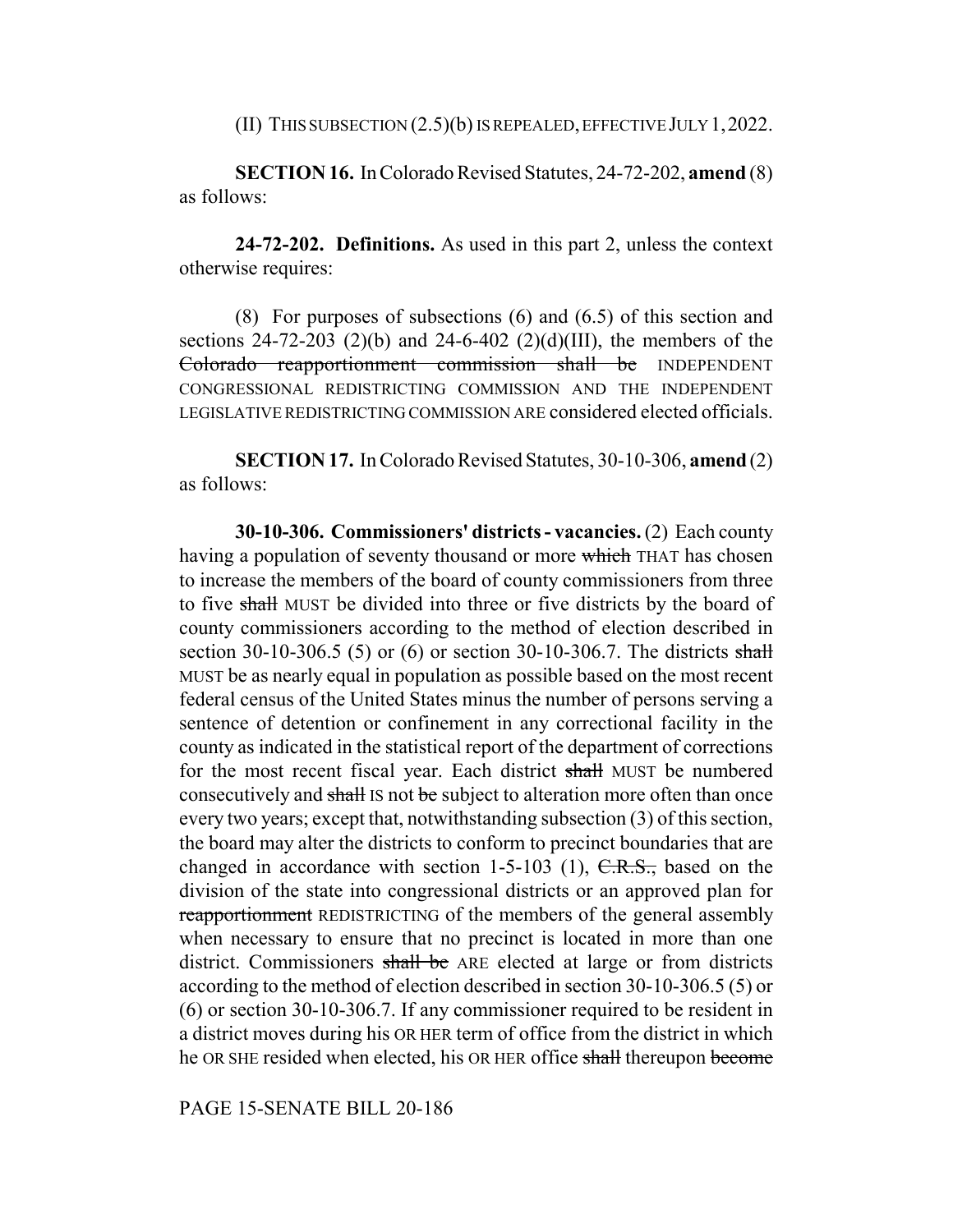BECOMES vacant. All proceedings by the board of county commissioners in formation of such districts not inconsistent with this section are confirmed and validated.

**SECTION 18.** In Colorado Revised Statutes, 30-10-306.7, **amend**  $(5)(a)$  as follows:

**30-10-306.7. Procedure for electing county commissioners.** (5) (a) If a majority of the votes cast on the question are in favor of changing the method of electing the five commissioners or providing for three commissioners, as provided in subparagraph (II) or subparagraph (III) of paragraph (a) of subsection (2) SUBSECTION  $(2)(a)(II)$  OR  $(2)(a)(III)$  of this section, the board of county commissioners shall change the boundaries of the commissioner districts so as to create three districts as nearly equal in population as possible based on the most recent federal census of the United States minus the number of persons serving a sentence of detention or confinement in any correctional facility in the county as indicated in the statistical report of the department of corrections for the most recent fiscal year. The districts shall MUST be numbered consecutively and shall ARE not be subject to alteration more often than once every two years; except that, notwithstanding section 30-10-306 (3), the board may alter the districts to conform to precinct boundaries that are changed in accordance with section 1-5-103 (1),  $C.R.S.,$  based on the division of the state into congressional districts or an approved plan for reapportionment REDISTRICTING of the members of the general assembly when necessary to ensure that no precinct is located in more than one district. All other provisions of sections 1-4-205  $(3)(a)$  C.R.S., and 30-10-306 (2) and (3) relating to the method of electing members, as provided in this paragraph  $(a)$ , shall be SUBSECTION  $(5)(a)$ , ARE applicable; except that, when districts are created, such changes shall MUST be completed by July 1 of the odd-numbered year immediately preceding the general election.

**SECTION 19. Definitions.** As used in sections 19 to 25 of this act:

(1) "Census bureau" means the United States census bureau.

(2) "Congressional commission" means the independent congressional redistricting commission established pursuant to section 44 of article V of the state constitution.

PAGE 16-SENATE BILL 20-186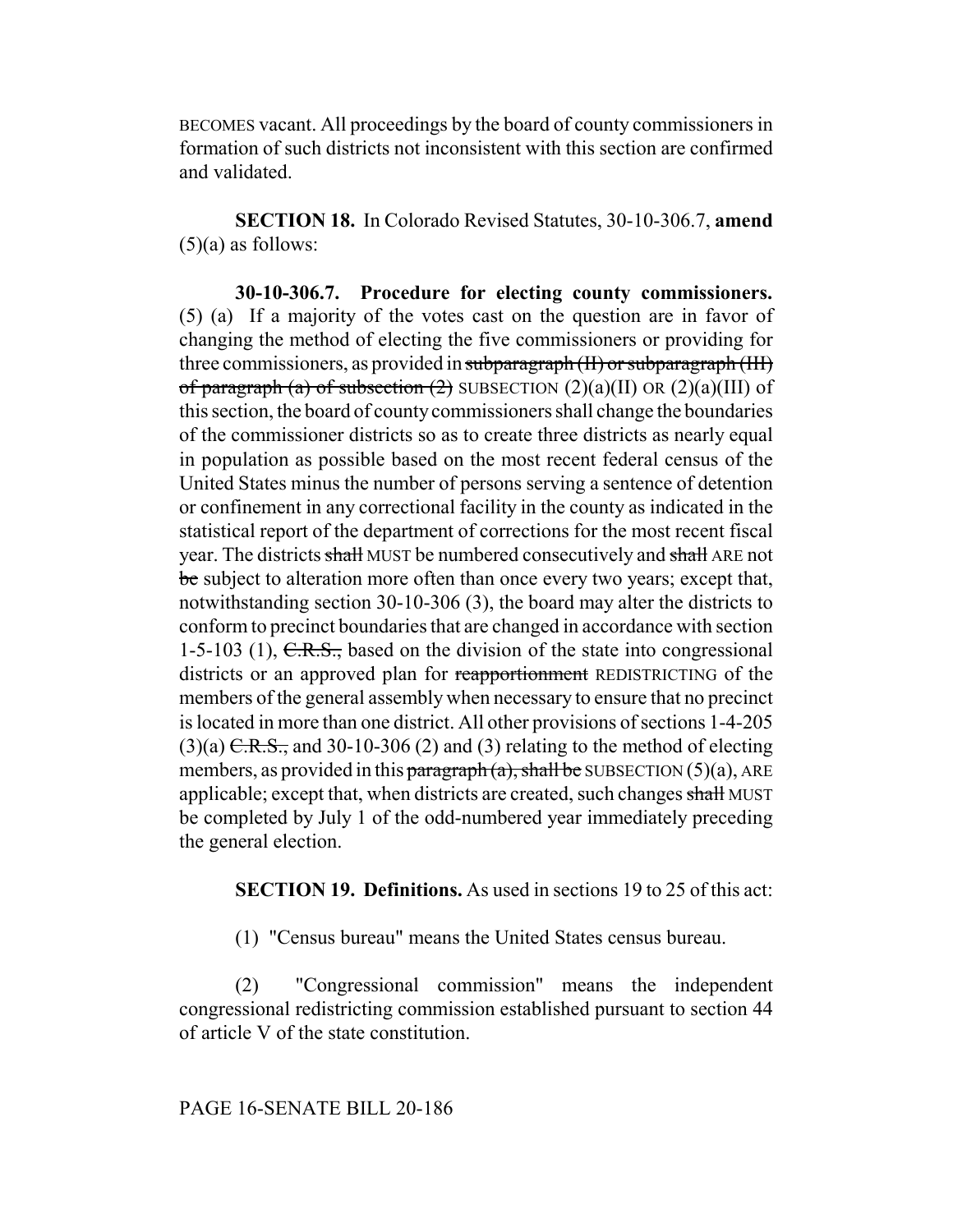(3) "Congressional plan" means the plan for the redistricting of congressional districts in Colorado based upon the census conducted in 2020 as provided by sections 44 to 44.6 of article V of the state constitution.

(4) "Executive committee" means the executive committee of the legislative council.

(5) "Judicial panels" means the panels of retired justices or judges designated by the chief justice of the Colorado supreme court pursuant to sections 44.1 (5) and 47 (5) of article V of the state constitution to select members of the congressional and legislative commissions.

(6) "Legislative commission" means the independent legislative redistricting commission established pursuant to section 46 of article V of the state constitution.

(7) "Legislative plan" means a plan for the redistricting of Colorado state senatorial and representative districts based upon the census conducted in 2020 as provided in sections 46 to 48.4 of article V of the state constitution.

(8) "Nonpartisan staff" means employees of the legislative council staff and the office of legislative legal services designated pursuant to section 20 (1) of this act.

**SECTION 20. Nonpartisan staff - staff director - hearings.** (1) Pursuant to sections  $44.2 \left(1\right)(b)$  and  $48 \left(1\right)(b)$  of article V of the state constitution, the director of research for the legislative council and the director of the office of legislative legal services are to assign nonpartisan staff from their offices as they deem necessary to carry out the provisions of sections 44 to 48.4 of article V of the state constitution and of this act.

(2) The director of research for the legislative council and the director of the office of legislative legal services may appoint a nonpartisan staff director who shall keep a full and true record of all proceedings of the congressional and legislative commissions and perform such other duties as the commissions may prescribe. The nonpartisan staff director shall obtain and prepare the materials set forth in section 20 (3) of this act and shall compile such other data or materials as the congressional or legislative commission may direct.

#### PAGE 17-SENATE BILL 20-186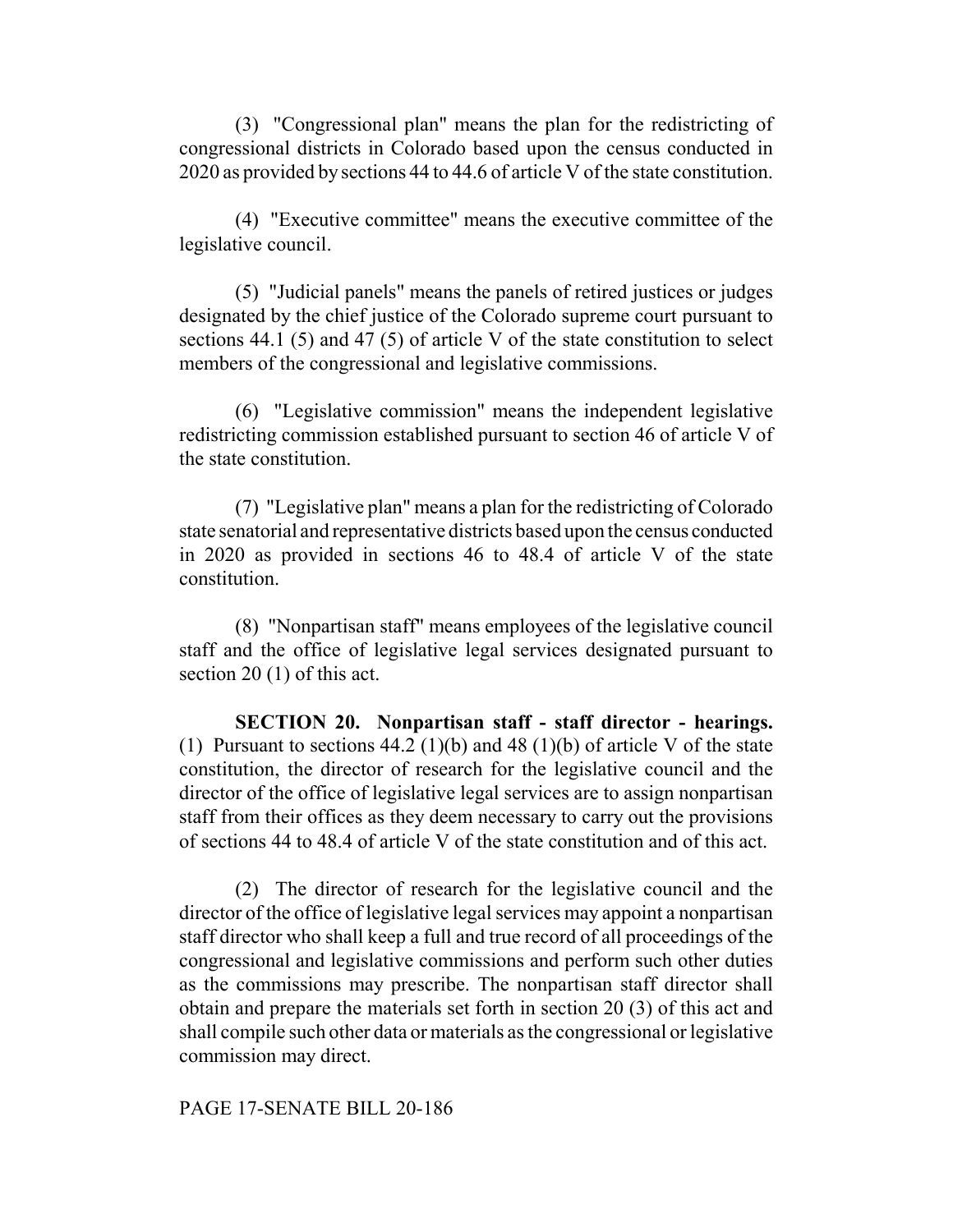(3) The congressional or legislative commission may request additional information or staff assistance it deems necessary from the agencies of state government, and such agencies shall furnish such information or assistance to the extent feasible within existing appropriations or in accordance with any contract between the agency and the commission.

(4) The congressional and legislative commissions may have the use of the committee rooms in the state capitol building and the legislative services building for their hearings.

**SECTION 21. Application form - review - judicial panels compensation.** (1) As required by sections 44.1 (3) and 47 (3) of article V of the state constitution, nonpartisan staff shall:

(a) Develop an application form for persons interested in serving on the congressional or legislative commission;

(b) With the assistance of the secretary of state, make objective and factual findings as to whether each applicant meets the constitutional qualifications to serve on the congressional or legislative commission; and

(c) Assist the judicial panels appointed pursuant to sections 44.1 (5) and 47 (5) of article V of the state constitution in selecting members of the congressional and legislative commissions.

(2) Members of the judicial panels receive a per diem of one hundred fifty dollars for each day that the member works. Members of the panels are to be reimbursed for actual and necessary expenses incurred while performing official duties, together with mileage at the rate at which members of the general assembly are reimbursed pursuant to section 2-2-317, Colorado Revised Statutes.

(3) The panels appointed pursuant to sections 44.1 (5) and 47 (5) of article V of the state constitution may have the use of the committee rooms in the state capitol building and the legislative services building for its hearings.

**SECTION 22. Arrangements pending the organization of the redistricting commissions.** (1) The general assembly finds that the

#### PAGE 18-SENATE BILL 20-186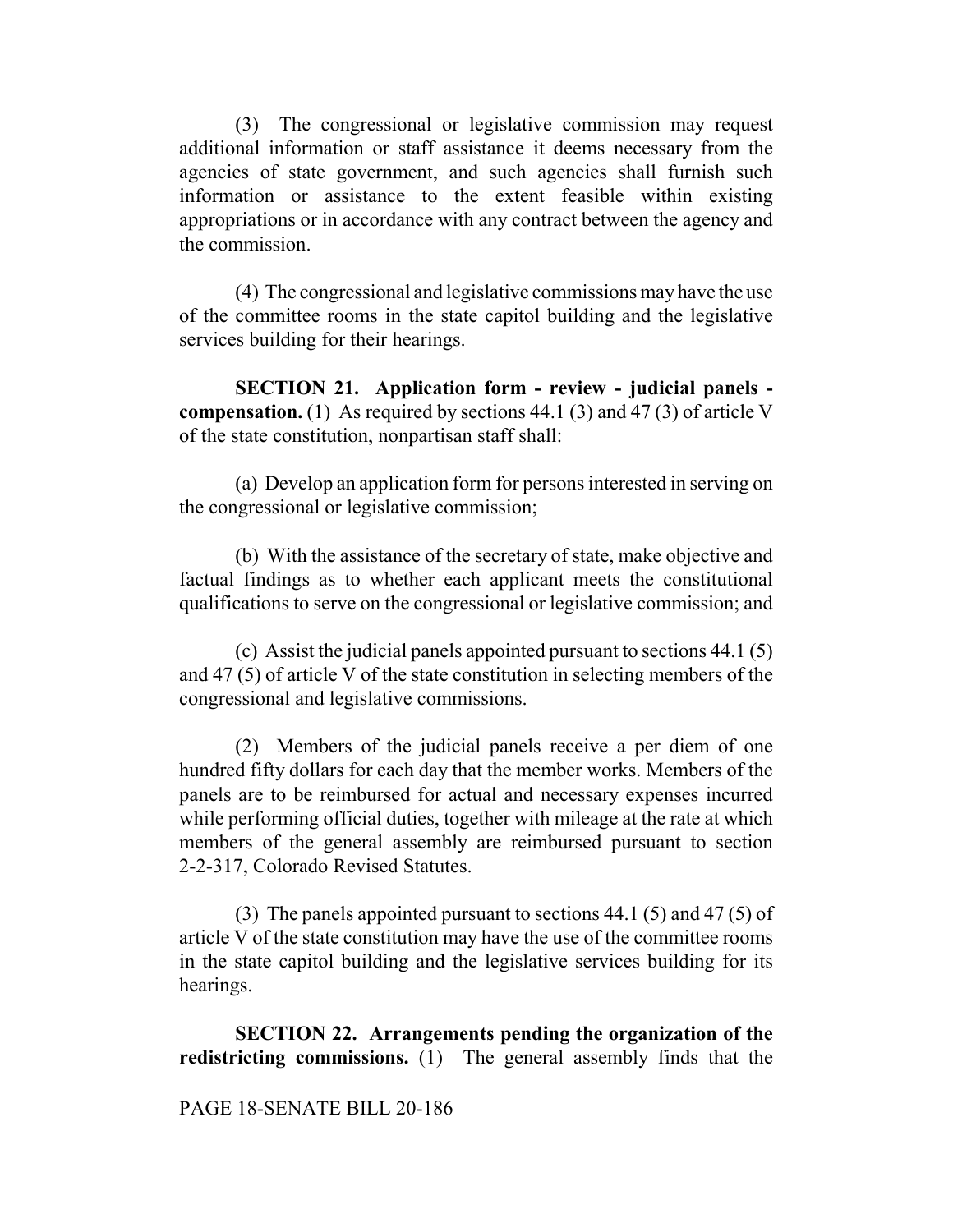redistricting of congressional and state senatorial and representative districts requires the compilation, assimilation, and analysis of large amounts of census data and maps; that the task of redistricting involves complex mathematical analysis and a thorough consideration of legal issues under the state and federal statutes and constitution; that 2020 census data and maps are being furnished to the states in computerized form; and that the arrangements set forth in this section and section 23 of this act are provided in order to assure that the congressional and legislative commissions are as prepared as possible to begin their substantive work as soon as possible.

(2) The following offices shall provide the legislative council staff any necessary assistance prior to the appointment of the commissions:

(a) The office of legislative legal services;

(b) The division of local government in the department of local affairs; and

(c) The department of state.

(3) The legislative council staff shall make the following materials available to the congressional and legislative commissions:

(a) A computer database describing all units of census geography built from the TIGER line file received from the census bureau;

(b) A computer database of population data built from the Public Law 94-171 files received from the census bureau, including racial and ethnic data;

(c) A computer database of election and voter registration information for the 2018 and 2020 general elections;

(d) Any available information indicating the location of cultural, economic, geographic, demographic, and trade area factors in Colorado; and

(e) Any available information or analysis of state and federal court decisions concerning redistricting.

PAGE 19-SENATE BILL 20-186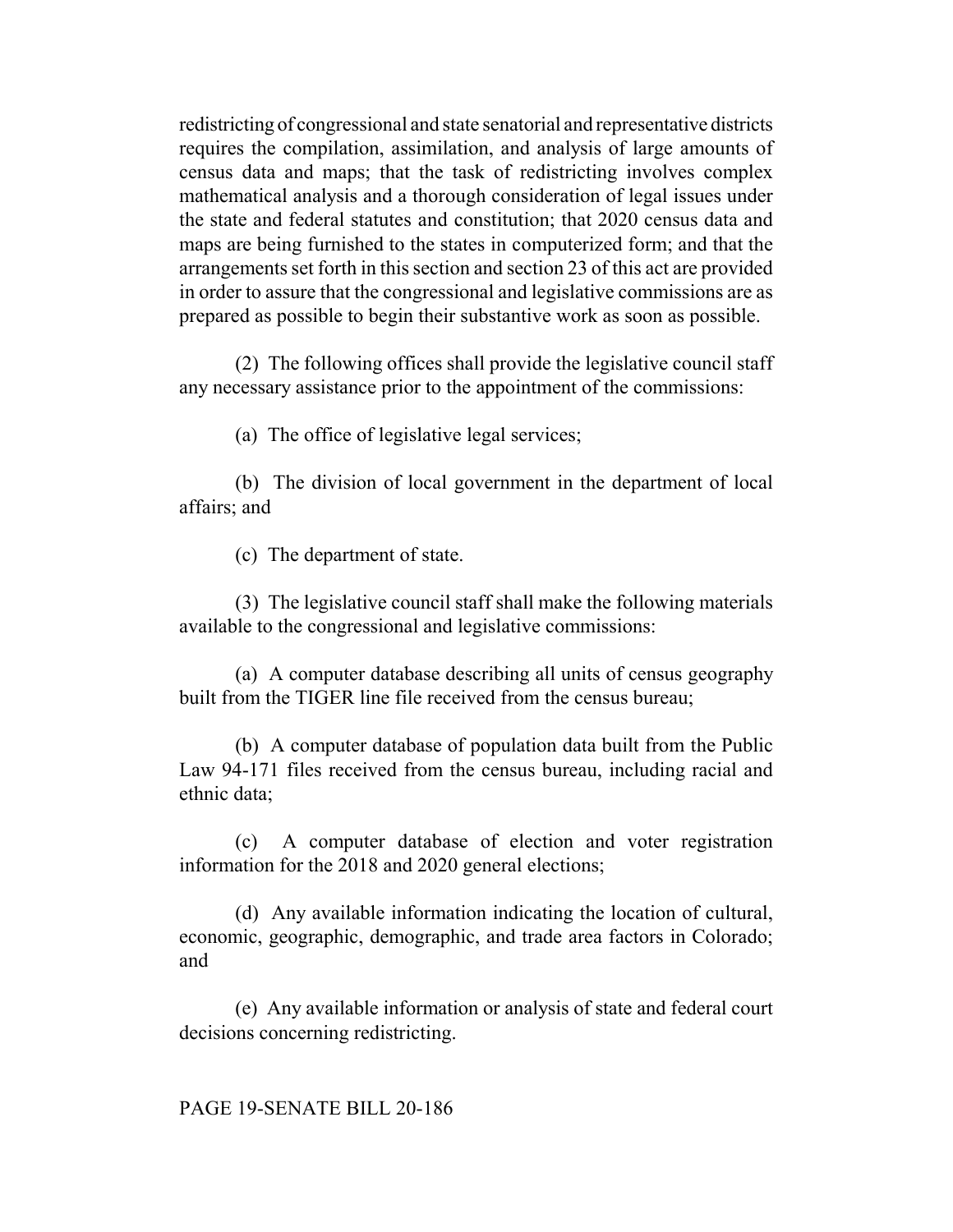(4) The executive committee may make arrangements for office space for the congressional and legislative commissions and its staff prior to the convening of the commissions, including but not limited to the leasing of appropriate facilities and office equipment.

**SECTION 23. Computer system.** (1) The director of research of the legislative council is responsible for acquiring a computerized system that uses census data and maps to prepare congressional and legislative plans in conformity with statutory and constitutional criteria and within the applicable time constraints. The director of research may contract for the acquisition of computer hardware and software and for the provision of computer services as are necessary to accomplish the tasks of this subsection (1). The computer system must be available for use by the congressional commission for the congressional plan and by the legislative commission for the legislative plan.

(2) Election and voter registration information for the 2018 and 2020 general elections must be incorporated in the database for the computerized redistricting system. Such information is to be taken or derived from the official records of the secretary of state or, if such data are not available from the secretary of state, from the official records of the county clerks and recorders. Election and voter registration information in the computerized system must be considered to be official election and voter registration data for all purposes related to redistricting based upon the 2020 census.

**SECTION 24. Congressional commission - organizational provisions - compensation - expenses.** (1) Members of the congressional commission are appointed and convened, and the officers of the commission elected, pursuant to sections 44.1 and 44.2 of article V of the state constitution.

(2) Members of the congressional commission receive a per diem of two hundred dollars for attendance at regularly scheduled meetings of the commission and are reimbursed for actual and necessary expenses incurred while performing official duties, together with mileage at the rate at which members of the general assembly are reimbursed pursuant to section 2-2-317, Colorado Revised Statutes. A member of the commission who is a state officer or employee shall not claim per diem compensation from more than one source for official activities on the same day.

PAGE 20-SENATE BILL 20-186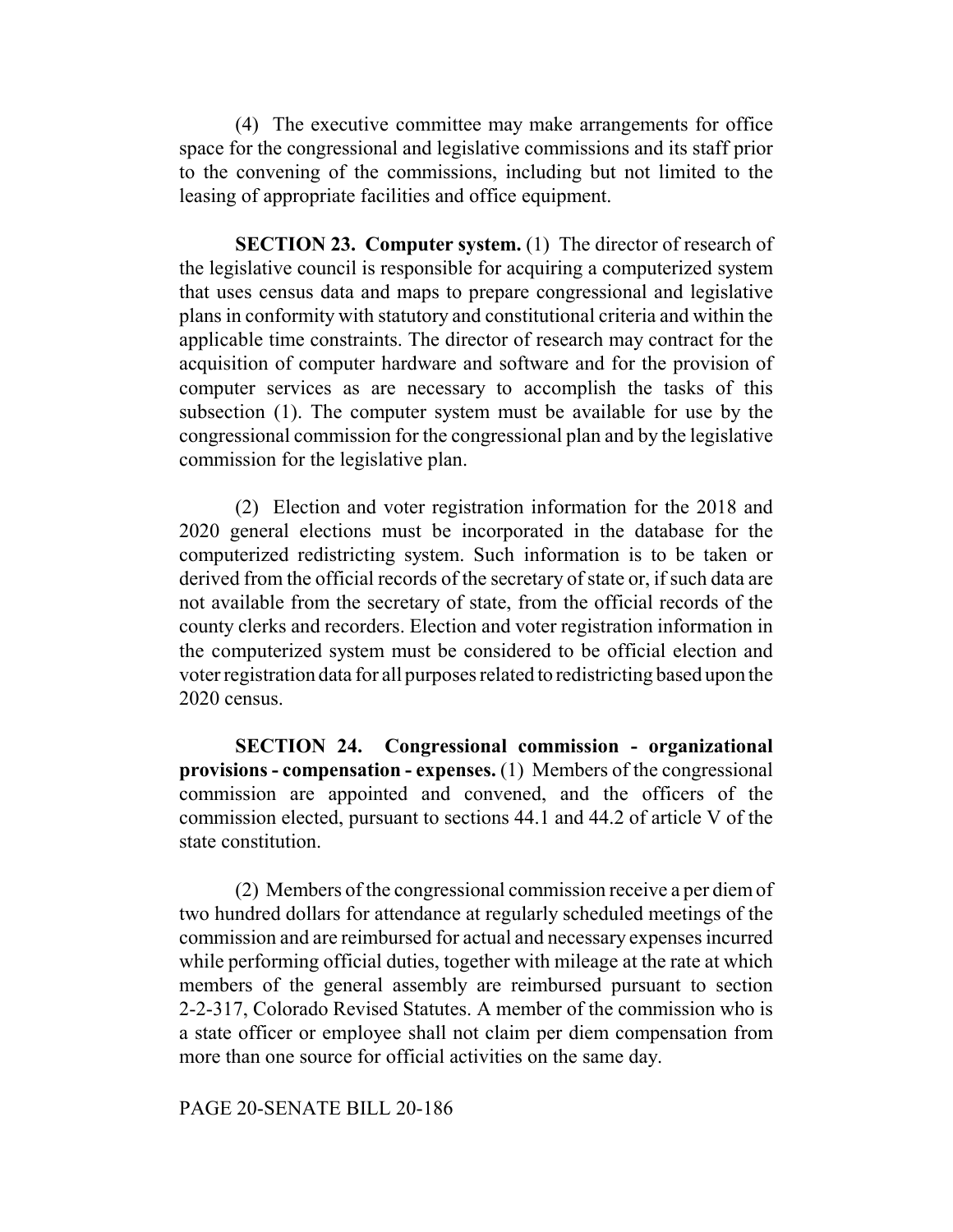(3) All expenses incurred by the congressional commission, including per diem compensation and mileage of commission members and expenses of employees, are paid upon vouchers signed by the chair of the commission, or in his or her absence or unavailability, the vice-chair or the staff director upon instruction by the chair in each instance and drawn upon money appropriated for use by the commission. The director of research of the legislative council shall also sign all such vouchers, except vouchers for the payment of per diem compensation and mileage of commission members.

**SECTION 25. Legislative commission - organizational provisions - compensation - expenses.** (1) Members of the legislative commission are appointed and convened, and the officers of the commission elected, pursuant to sections 47 and 48 of article V of the state constitution.

(2) Members of the legislative commission receive a per diem of two hundred dollars for attendance at regularly scheduled meetings of the commission and are reimbursed for actual and necessary expenses incurred while performing official duties, together with mileage at the rate at which members of the general assembly are reimbursed pursuant to section 2-2-317, Colorado Revised Statutes. A member of the commission who is a state officer or employee shall not claim per diem compensation from more than one source for official activities on the same day.

(3) All expenses incurred by the legislative commission, including per diem compensation and mileage of commission members and expenses of employees, are paid upon vouchers signed by the chair of the commission, or in his or her absence or unavailability, the vice-chair or the staff director upon instruction by the chair in each instance and drawn upon money appropriated for use by the commission. The director of research of the legislative council shall also sign all such vouchers, except vouchers for the payment of per diem compensation and mileage of commission members.

**SECTION 26. Safety clause.** The general assembly hereby finds,